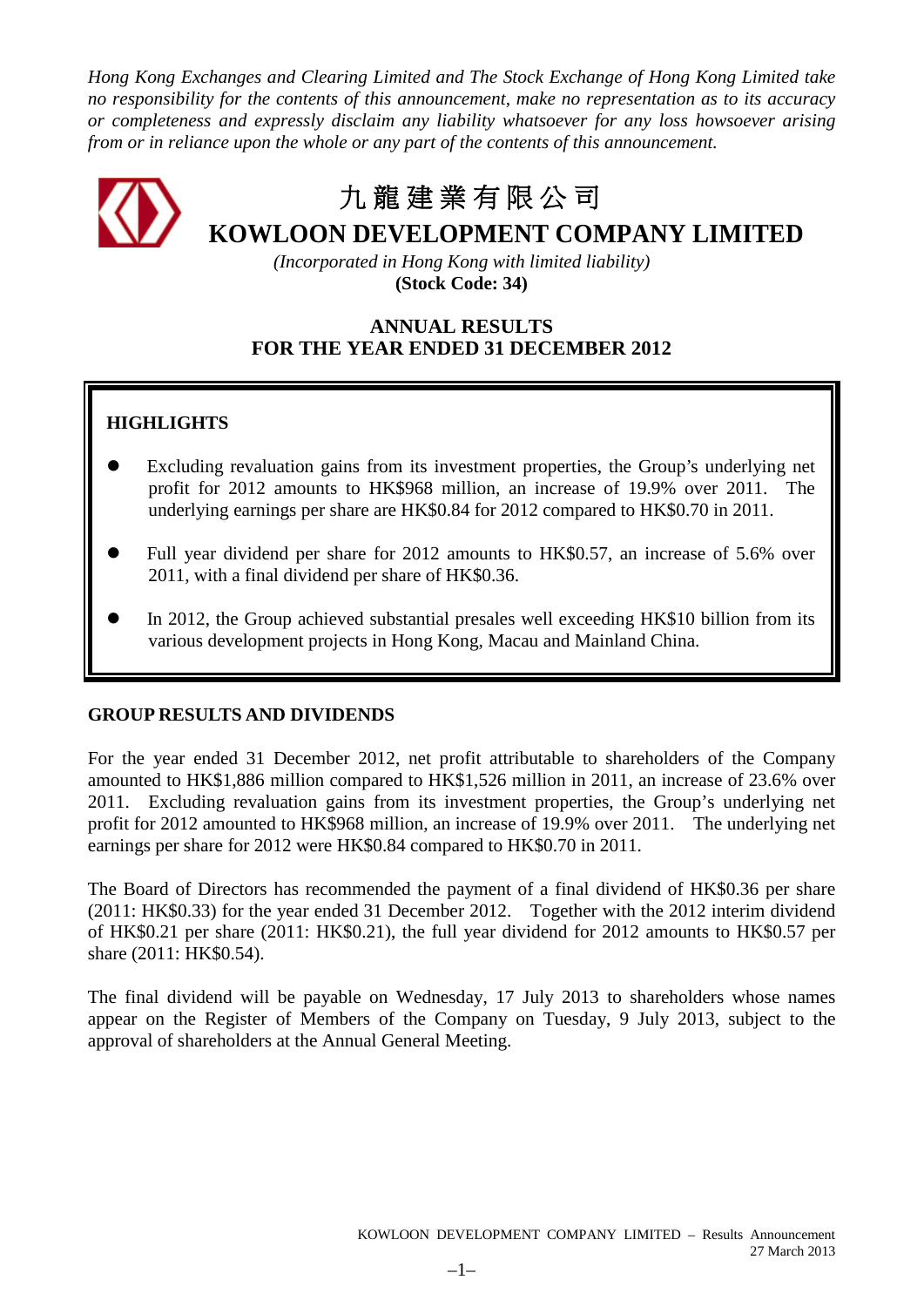### **BUSINESS REVIEW**

The three property markets of Hong Kong, Macau and Mainland China have gradually adapted to the various governmental measures, which have remained in place throughout 2012 and home-buying appetite picked up steadily in all three property markets in the second half of 2012 amid prevailing low interest rates and ample global liquidity created by major central banks around the globe to buoy their respective economies. The Group's property business has benefited from these favorable market conditions and it achieved substantial presales from its various property development projects, particularly in Hong Kong and Macau.

# *Property Sales*

In Hong Kong, since May 2012, the Group has successfully launched a total of three new development projects for presale, namely Gardenia, Cadogan and Upper West, with total presale proceeds for these projects having so far exceeded HK\$3 billion. The Group has sold all residential units at Gardenia, its wholly-owned residential project in Kowloon, with total recognised sales in 2012 of HK\$1,035 million. The Group also sold almost all residential units at Mount East, its 100% owned luxury residential and commercial project in North Point, with total recognised sales in 2012 of HK\$163 million.

In July 2012, the Group launched Cadogan, its wholly-owned luxury residential and commercial project in Kennedy Town and it has pre-sold over 50% of the residential units so far and these sales are expected to be recognised in 2013. In early February 2013, the Group has launched the presale for Upper West, its 100% owned luxury residential and commercial project in Tai Kok Tsui, West Kowloon, and a majority of the residential portion has been pre-sold so far. The project is expected to be completed in the first half of 2016.

In Mainland China, total property sales/presales amounted to approximately HK\$2 billion in 2012. The Group has sold almost all residential units and a portion of the retail shops and carparking spaces of the first phase of Le Cove City (Shenyang), its wholly-owned residential and commercial development project, with total sales of HK\$304 million recognised in 2012. The Group has pre-sold over 70% of the residential units of the second phase of Le Cove City (Shenyang). For The Lake, the Group's 50%-owned project in Foshan, total sales of HK\$1.75 billion were recognised in 2012.

In Macau, the Group launched new phases of the Pearl Horizon project for the presale in the middle of 2012. These have been well received by the market, with almost all residential units offered being pre-sold and total presales amounting to over HK\$10 billion. This mega residential and commercial development project is expected to be completed in 2016/2017.

# *Property Development*

For the period under review, the Group continued to explore additional development projects to replenish its landbank in all three property markets in order to further strengthen its future growth.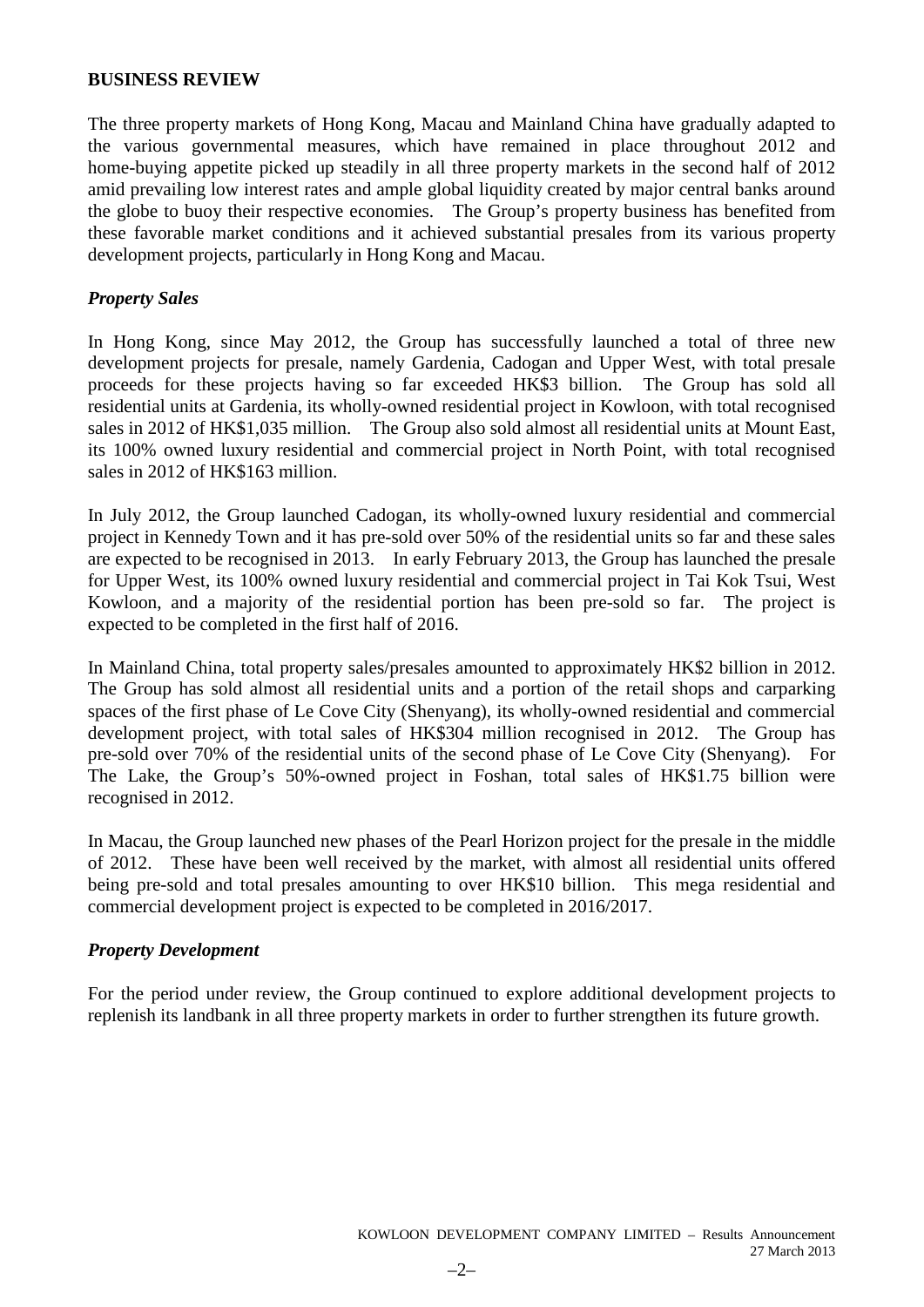In Hong Kong, the Group has replenished our landbank over the past few years mainly through acquisition of old residential units in urban areas for redevelopment. As of end-December 2012, the Group completed the acquisition of approximately 91.4% ownership of a residential and commercial redevelopment site in Hung Hom, with total gross floor area ("GFA") for redevelopment of 33,900 sq m. The Group is still in process of acquiring the remaining stake and it may take 12 to 18 months to obtain 100% ownership. In addition, in early January this year, the Group successfully completed the expansion of its residential redevelopment project in Pok Fu Lam Road by acquiring the adjacent site, thus increasing the GFA for redevelopment to 11,100 sq m from 9,300 sq m.

As of 31 December 2012, the Group's landbank for development amounted to approximately 5 million sq m of attributable GFA. The Group's major property projects under planning and development are set out as follows:

| <b>Property</b><br>Project     | District/<br>City             | Location                   | <b>Usage</b>                                             | Approx.<br><b>Total Site</b><br>Area<br>$(sq \, \text{m})$ | Approx.<br><b>GFA</b><br>(sq m) | Group's Status<br><b>Interest</b>                                                                       |                                                                            | <b>Expected</b><br>Date of<br>Completion                      |
|--------------------------------|-------------------------------|----------------------------|----------------------------------------------------------|------------------------------------------------------------|---------------------------------|---------------------------------------------------------------------------------------------------------|----------------------------------------------------------------------------|---------------------------------------------------------------|
| <b>Hong Kong</b>               |                               |                            |                                                          |                                                            |                                 |                                                                                                         |                                                                            |                                                               |
| Cadogan                        | Kennedy<br>Town,<br>Hong Kong | 37A Cadogan Street         | Residential &<br>commercial                              | 1,318                                                      | 13,200                          | 100%                                                                                                    | Superstructural<br>work in progress                                        | 2013/2014                                                     |
| <b>Upper West</b>              | Tai Kok<br>Tsui,<br>Kowloon   | 18 Fuk Chak Street         | Residential &<br>commercial                              | 781                                                        | 6,600                           | 100%                                                                                                    | Foundation work<br>in progress                                             | March 2016                                                    |
| MacPherson<br>Place            | Mongkok,<br>Kowloon           | 38 Nelson Street           | Stadium,<br>youth centre,<br>residential &<br>commercial | 2,400                                                      | 24,800                          | Joint<br>venture with<br>Urban<br>Renewal<br>Authority<br>and Hong<br>Kong<br>Playground<br>Association | Superstructural<br>work topped out<br>and fitting-out<br>work in progress  | Obtained<br>Occupation<br>Permit on<br>31<br>December<br>2012 |
| Pok Fu Lam<br>Road             | Sai Ying<br>Pun,<br>Hong Kong | 45-65A Pok Fu Lam<br>Road  | Residential                                              | 1,388                                                      | 11,100                          | 100%*                                                                                                   | Seeking Building<br>Department's<br>approval on<br>development<br>proposal | To be<br>determined                                           |
| Hung Hom                       | Hung Hom,<br>Kowloon          | Wan On Street              | Residential &<br>commercial                              | 4,038                                                      | 33,900                          | 91.4%                                                                                                   | Acquisition of the<br>remaining units in<br>progress                       | To be<br>determined                                           |
| Clear Water<br><b>Bay Road</b> | Ngau Chi<br>Wan,<br>Kowloon   | 35 Clear Water Bay<br>Road | Residential &<br>commercial                              | 19,335                                                     | 196,400                         | 100%                                                                                                    | Foundation work<br>in progress                                             | To be<br>determined                                           |

*Major Property Projects under Planning and Development* 

\* Acquisition of 45-47 Pok Fu Lam Road was completed in January 2013.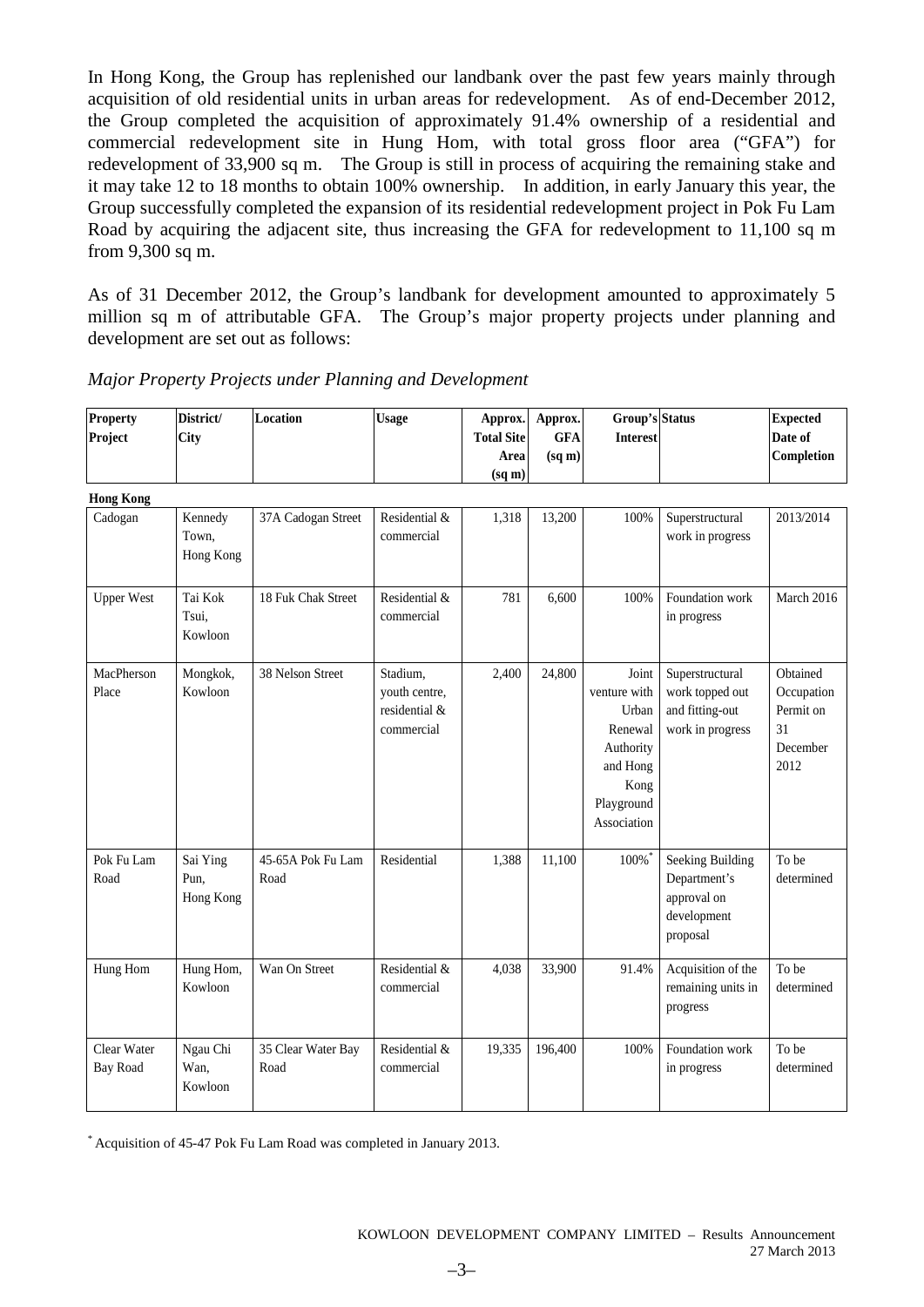# *Major Property Projects under Planning and Development (continued)*

| <b>Property</b><br>Project                       | District/<br><b>City</b>                  | Location                                                                               | <b>Usage</b>                | Approx.<br><b>Total Site</b><br>Area<br>(sq m) | Approx.<br><b>GFA</b><br>(sq m) | <b>Group's Status</b><br><b>Interest</b> |                                                        | <b>Expected</b><br>Date of<br>Completion |
|--------------------------------------------------|-------------------------------------------|----------------------------------------------------------------------------------------|-----------------------------|------------------------------------------------|---------------------------------|------------------------------------------|--------------------------------------------------------|------------------------------------------|
| <b>Mainland China</b>                            |                                           |                                                                                        |                             |                                                |                                 |                                          |                                                        |                                          |
| Le Cove<br>City<br>(Shenyang)<br>江灣城<br>(瀋陽)     | Hun Nan<br>Xin<br>District,<br>Shenyang   | 6 Hun Nan Er Road                                                                      | Residential &<br>commercial | 165,303                                        | 712,000                         | 100%                                     | Fitting-out<br>work for<br>second phase<br>in progress | By phases<br>from 2011<br>onwards        |
| The<br>Gardenia<br>(Shenyang)<br>翠堤灣<br>(瀋陽)     | Shenhe<br>District,<br>Shenyang           | West of Daba Road                                                                      | Residential &<br>commercial | 1,100,000                                      | 2,000,000                       | 100%                                     | Fitting-out<br>work for first<br>phase in<br>progress  | By phases<br>from 2013<br>onwards        |
| Le Cove<br>City (Wuxi)<br>江灣城<br>(無錫)            | Chong An<br>District,<br>Wuxi             | Tongyun Road and<br>Gongyun Road                                                       | Residential &<br>commercial | 68,833                                         | $404,400^{\frac{4}{3}}$         | 80%                                      | Fitting-out<br>work for first<br>phase in<br>progress  | By phases<br>from 2014<br>onwards        |
| Galaxy<br>Heights<br>(Zhongshan)<br>星際豪庭<br>(中山) | Shiqi<br>District,<br>Zhongshan           | 8 Xueyuan Road                                                                         | Residential &<br>commercial | 18,334                                         | 129,000                         | 70%                                      | Fitting-out<br>work in<br>progress                     | 2013                                     |
| The Lake<br>(Foshan)<br>山語湖<br>(佛山)              | Nanhai<br>District,<br>Foshan             | Heshun Meijing<br>Shuiku Sector,<br>Lishui Town                                        | Residential &<br>commercial | 4,020,743                                      | 1,600,000                       | 50%                                      | Construction<br>work in<br>progress                    | By phases<br>from 2009<br>onwards        |
| Hedong<br>Project<br>(Tianjin)<br>河東項目<br>(天津)   | Hedong<br>District,<br>Tianjin            | Lot No. Jin Dong Liu<br>2004-066, intersection<br>of Shiyijing Road and<br>Liuwei Road | Residential &<br>commercial | 135,540                                        | 930,000                         | 49%                                      | Master layout<br>plan submitted<br>for approval        | To be<br>determined                      |
| Jun Tai<br>Garden<br>(Dongguan)<br>君珆花園<br>(東莞)  | Nancheng<br>District,<br>Dongguan         | East of Hongwei Road,<br>Xi Ping She Qu                                                | Residential &<br>commercial | 32,521                                         | 79,700                          | 40%                                      | Foundation<br>work in<br>progress                      | 2014                                     |
| Macau                                            |                                           |                                                                                        |                             |                                                |                                 |                                          |                                                        |                                          |
| Pearl<br>Horizon,<br>Lote P                      | <b>Novos</b><br>Aterros da<br>Areia Preta | Lote P,<br>The Orient Pearl<br>District                                                | Residential &<br>commercial | 68,000                                         | 699,700                         | 58.8%                                    | Building plan<br>has been<br>approved                  | 2016/2017                                |
| Lotes $T +$<br>T1                                | <b>Novos</b><br>Aterros da<br>Areia Preta | Lotes $T + T1$ ,<br>The Orient Pearl<br>District                                       | Residential &<br>commercial | 17,900                                         | 195,600                         | 58.8%                                    | Building plan<br>has been<br>approved                  | To be<br>determined                      |

# With additional underground GFA of approximately 15,000 sq m for the commercial portion and over 2,300 carparking spaces.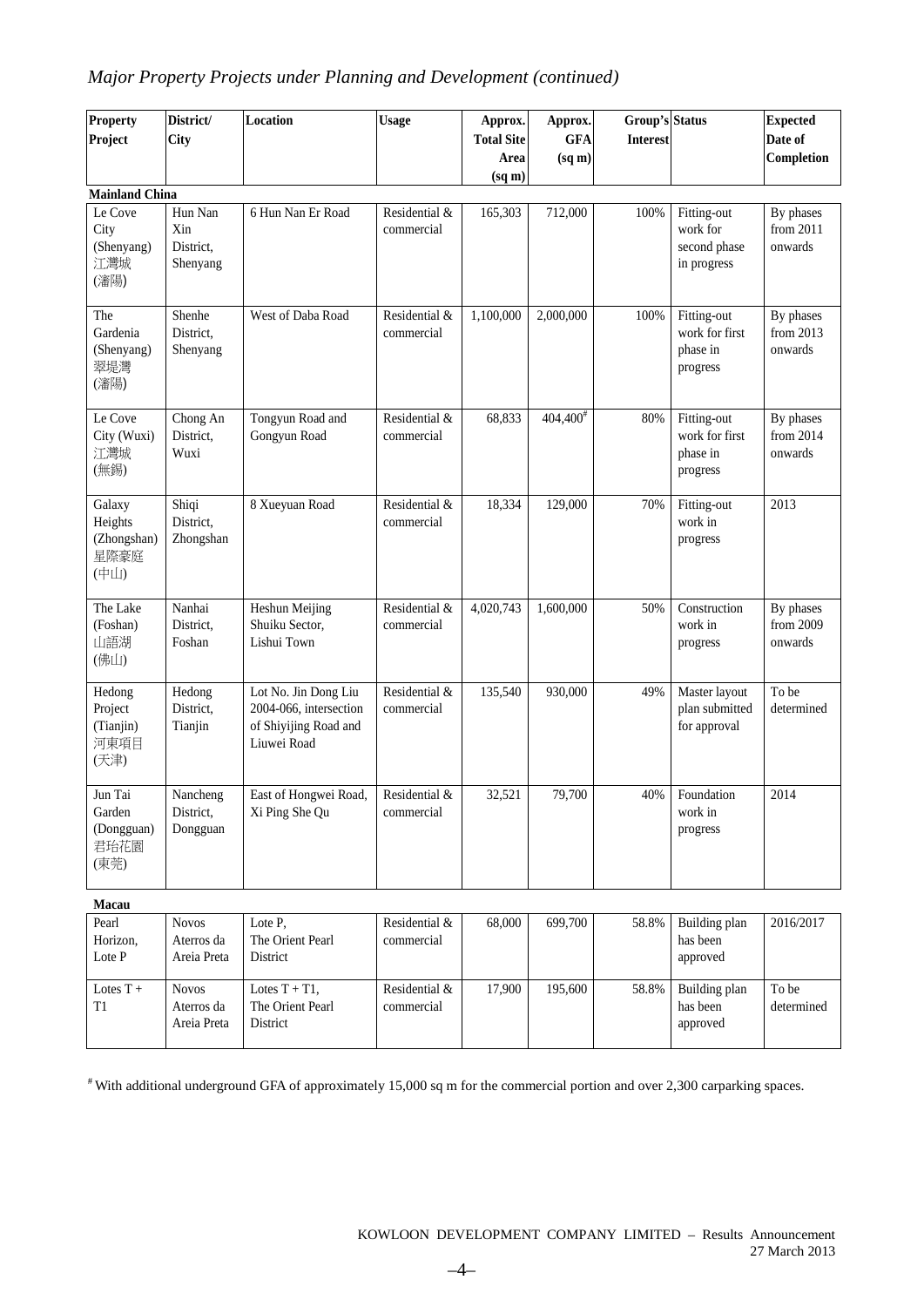# *Property Investment*

The Group disposed of a number of retail units at New Mandarin Plaza and Sino Centre in Hong Kong, with total recognised sales of HK\$209 million for the period under review. The Group sold the remaining units at New Mandarin Plaza in the second half of 2012, with total sales of HK\$655 million and these transactions should be completed in the first half of 2013.

The Group's gross rental income from its property investment portfolio for 2012 rose to HK\$300 million, an increase of 2.4% over 2011. The relatively slower rate of growth in rental income for 2012 was mainly attributable to the disposal of the above non-core investment properties. Total rental income from Pioneer Centre, the Group's flagship and core investment property in Hong Kong, continued to rise to HK\$250 million in 2012, or at a growth rate of 4.2%, with almost all retail spaces and offices being let as of 31 December 2012.

# *Oil and Gas Business*

For the year ended 31 December 2012, total revenue generated from the oil segment amounted to HK\$641 million. The segment recorded an operating profit of HK\$113 million in 2012 compared to an operating loss of HK\$41 million in 2011. The significant improvement in this segment profit was mainly due to the positive results generated from the Group's drilling program over the past couple of years. New wells have been put into production during 2012 and the overall production rate reached an average of over 3,000 barrels per day in December 2012 compared to an average of 1,300 barrels during the same period in 2011.

Further to two announcements made by the Company on 3 January 2013 and 1 February 2013, the Group's oil production has temporarily suspended since 1 January 2013, pending approval of a gas flaring permit for the Group's South Alibek Oilfield in Kazakhstan from the government. The management has been taking all necessary steps to obtain the permit for the oilfield as soon as possible. However, the temporary disruption in oil production may affect the Group's earnings from this segment in 2013.

The Group's exposure in the oil and gas business is through its 73.4%-owned listed subsidiary, Polytec Asset Holdings Limited ("Polytec Asset").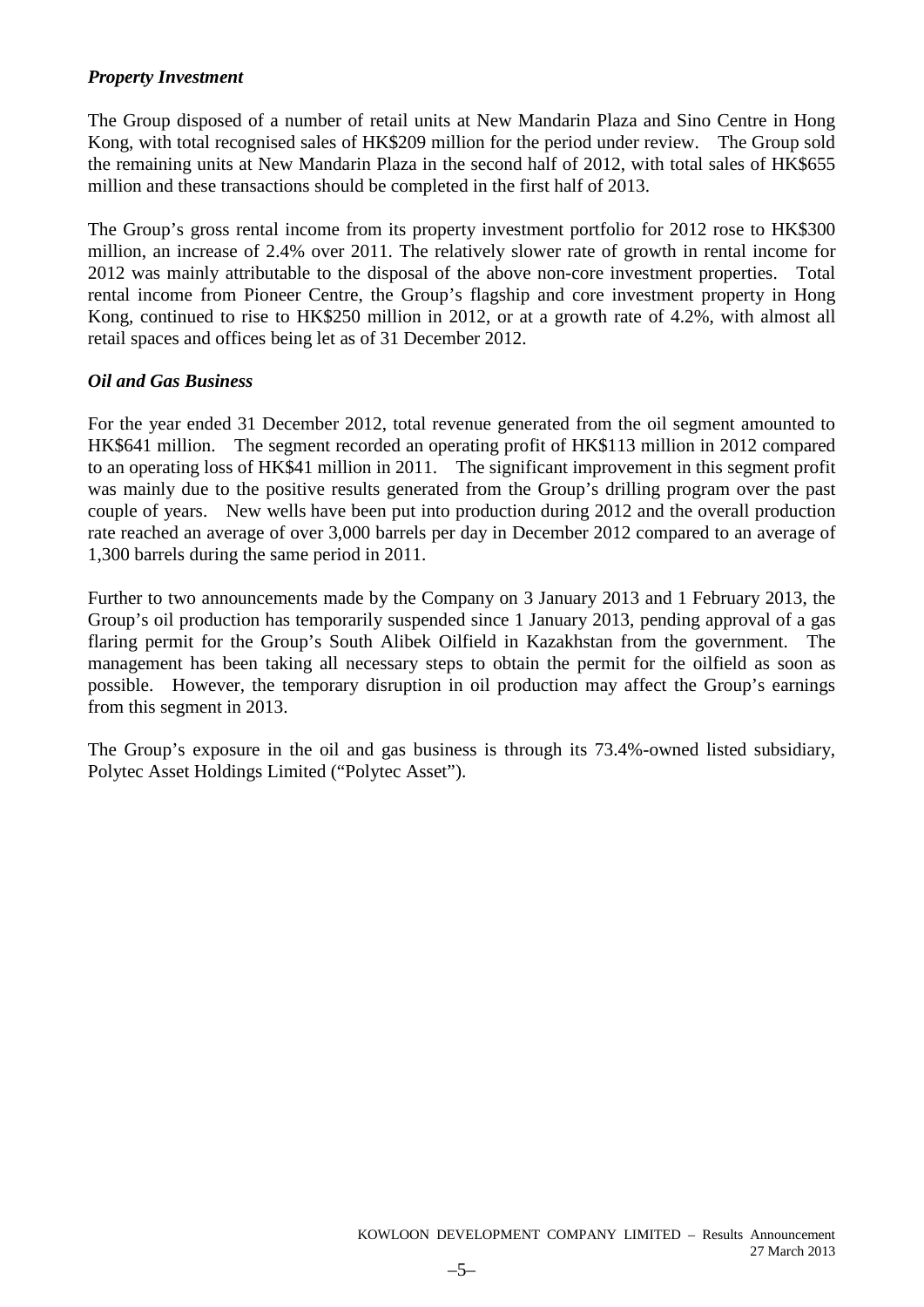# **PROSPECTS**

In the US, it appears that a sustainable but moderate economic recovery this year is underway, with recent data showing some positive signs of revival in both housing and labor markets. In Europe, following the sovereign debt crisis, a majority of member countries of the European Union (EU) have started implementing austerity programs to narrow down their respective fiscal deficits, which will likely dampen the economic recovery in 2013. In Japan, if the depreciation of its currency persists, it will likely improve the country's deflation situation and stimulate the economy. In China, it is expected that real gross domestic product will continue to grow at a range of 7.5% to 8.0% in 2013.

In summary, the Group believes that low interest rates and ample liquidity will remain for the rest of 2013 and therefore the property markets in the Greater China region will continue to be benefited. However, we expect that housing prices may not rise much further in the three property markets, Hong Kong, Macau and Mainland China during 2013 as any noticeable surge in prices may trigger further restrictive measures by the respective governments.

In 2012, with prevailing low interest rates and excessive liquidity created by the world's major central banks, the Group's core property business has benefited from these favorable market conditions. The sales and presales from various property development projects in all three markets have well exceeded HK\$10 billion. The Group is optimistic about its property sales outlook for the coming year. In 2013, the Group's earnings will be mainly generated from property sales in Hong Kong, including two development projects namely Cadogan and MacPherson Place. In 2014, the development projects in Mainland China should contribute a more substantial portion to the Group's earnings.

With successful sale and presale of various development projects over the past year, the Group will continue to replenish and expand our landbank across the Greater China region in order to achieve sustainable earnings growth for the Group. Barring unforeseen circumstances, it is expected that the Group's operating results for 2013 may continue to improve.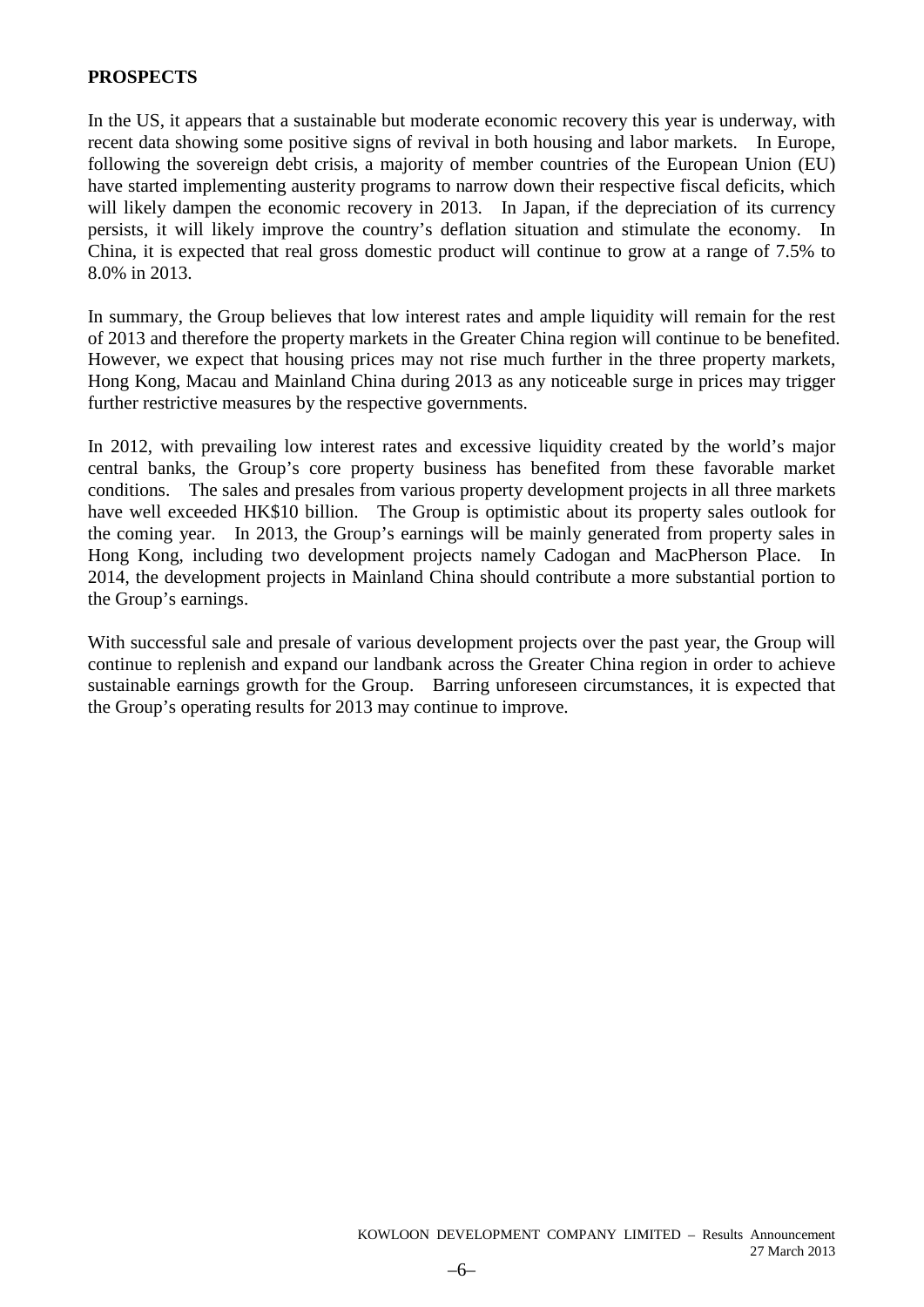# **CONSOLIDATED RESULTS**

The consolidated results of the Group for the year ended 31 December 2012 together with the comparative figures of 2011 are as follows:

# **Consolidated Income Statement**

*for the year ended 31 December 2012*

|                                                 |                | 2012            | 2011            |
|-------------------------------------------------|----------------|-----------------|-----------------|
|                                                 | <b>Note</b>    | <b>HK\$'000</b> | <b>HK\$'000</b> |
| <b>Turnover</b>                                 | $\mathfrak{Z}$ | 2,555,824       | 1,755,293       |
| Cost of sales                                   |                | (1,030,112)     | (896, 555)      |
| Other revenue                                   |                | 31,048          | 19,729          |
| Other net income                                | $\overline{4}$ | 138,103         | 287,792         |
| Depreciation and amortisation                   |                | (15, 638)       | (12, 831)       |
| Staff costs                                     |                | (184, 488)      | (152, 568)      |
| Selling, marketing and distribution expenses    |                | (381, 977)      | (145, 337)      |
| Other operating expenses                        |                | (90, 730)       | (87,079)        |
| Fair value changes on investment properties     |                | 883,550         | 730,178         |
| <b>Profit from operations</b>                   |                | 1,905,580       | 1,498,622       |
| Finance costs                                   | 5              | (100, 312)      | (62, 753)       |
| Share of profits of associated companies        |                | 2,089           | 1,950           |
| Share of profits of jointly controlled entities |                | 340,214         | 321,765         |
| <b>Profit before taxation</b>                   | 6              | 2,147,571       | 1,759,584       |
| Income tax                                      | $\mathcal{I}$  | (172, 182)      | (159,219)       |
| Profit for the year                             |                | 1,975,389       | 1,600,365       |
| Attributable to:                                |                |                 |                 |
| Shareholders of the Company                     |                | 1,886,254       | 1,526,385       |
| Non-controlling interests                       |                | 89,135          | 73,980          |
| Profit for the year                             |                | 1,975,389       | 1,600,365       |
| <b>Earnings per share - Basic/Diluted</b>       | 8              | <b>HK\$1.64</b> | HK\$1.33        |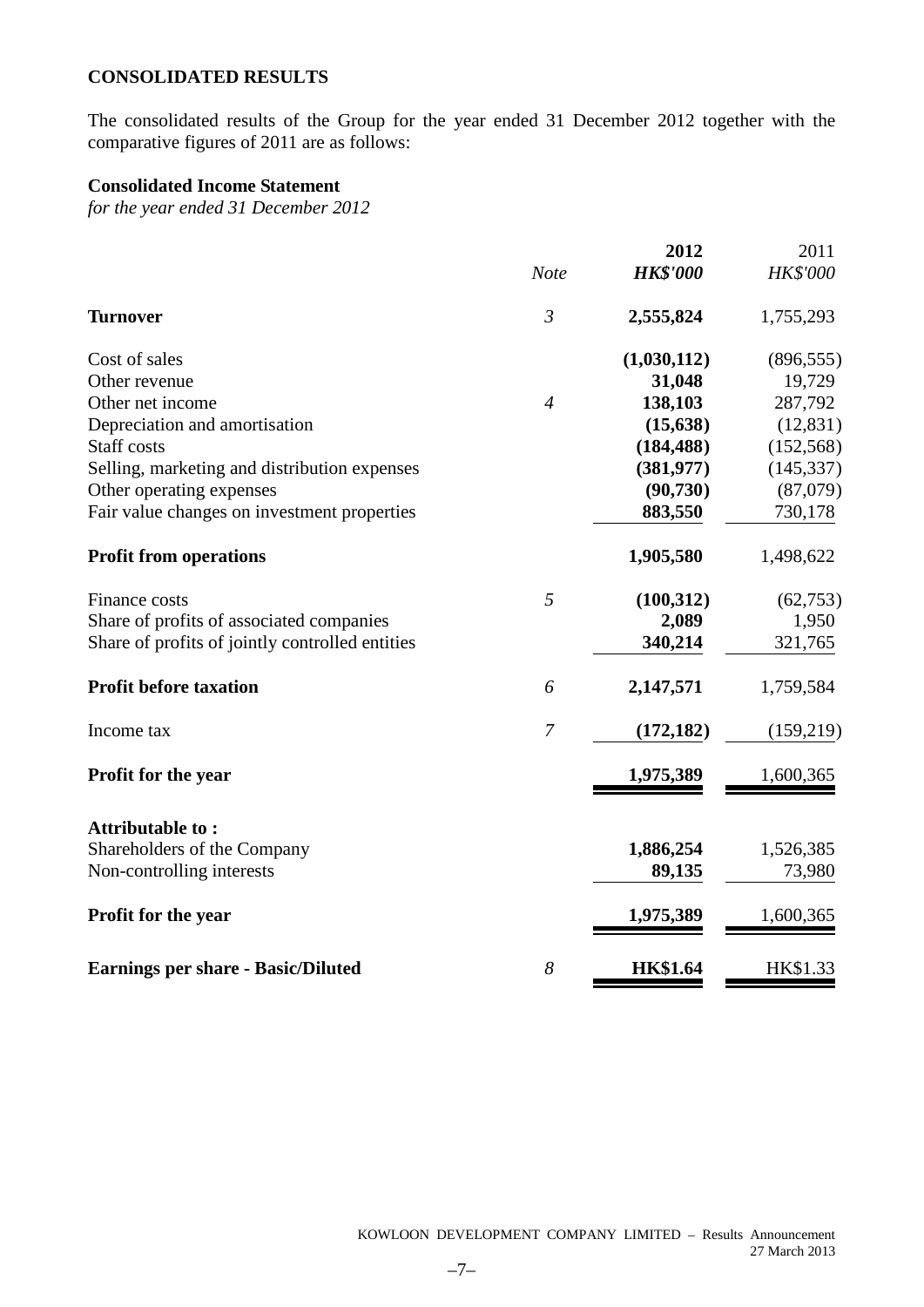# **Consolidated Statement of Comprehensive Income**

*for the year ended 31 December 2012*

|                                                                                                | 2012<br><b>HK\$'000</b> | 2011<br><b>HK\$'000</b> |
|------------------------------------------------------------------------------------------------|-------------------------|-------------------------|
| <b>Profit for the year</b>                                                                     | 1,975,389               | 1,600,365               |
| Other comprehensive income for the year                                                        |                         |                         |
| Exchange differences on translation of accounts of overseas<br>subsidiaries                    | (1,156)                 | 152,887                 |
| Changes in fair value of available-for-sale investments                                        | (5,282)                 | (1,084)                 |
| Changes in fair value of interests in property development                                     | 7,277                   | 17,577                  |
| Share of other comprehensive income of jointly controlled entities<br>and associated companies | 374                     | 132,534                 |
| Transfer to income statement upon disposal of a subsidiary                                     |                         | (481)                   |
|                                                                                                | 1,213                   | 301,433                 |
| Total comprehensive income for the year                                                        | 1,976,602               | 1,901,798               |
| Attributable to:                                                                               |                         |                         |
| Shareholders of the Company<br>Non-controlling interests                                       | 1,904,194<br>72,408     | 1,793,444<br>108,354    |
| Total comprehensive income for the year                                                        | 1,976,602               | 1,901,798               |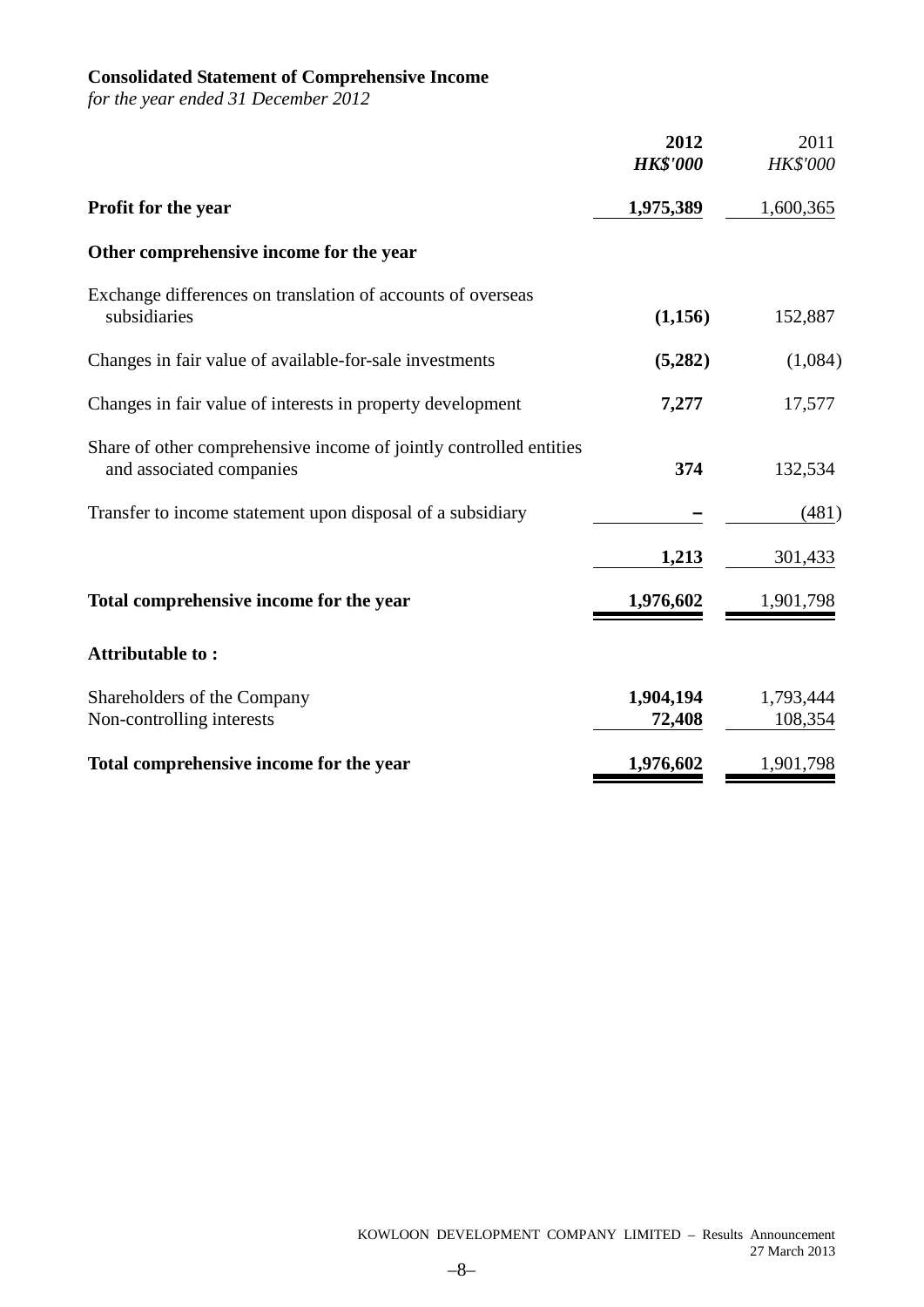# **Consolidated Balance Sheet**

|                                         |      | As at 31 December 2012 |                 | As at 31 December 2011 |                 |
|-----------------------------------------|------|------------------------|-----------------|------------------------|-----------------|
|                                         | Note | <b>HK\$'000</b>        | <b>HK\$'000</b> | <b>HK\$'000</b>        | <b>HK\$'000</b> |
| <b>Non-current assets</b>               |      |                        |                 |                        |                 |
| <b>Fixed assets</b>                     |      |                        |                 |                        |                 |
| - Investment properties                 |      |                        | 9,626,134       |                        | 8,808,370       |
| - Leasehold land held for own use       |      |                        | 222,360         |                        | 228,964         |
| - Other property, plant and equipment   |      |                        | 1,319,468       |                        | 1,291,609       |
|                                         |      |                        | 11,167,962      |                        | 10,328,943      |
| Oil exploitation assets                 |      |                        | 109,014         |                        | 120,785         |
| Interests in property development       |      |                        | 10,198,258      |                        | 10,190,981      |
| Interest in jointly controlled entities |      |                        | 2,247,554       |                        | 1,907,547       |
| Interest in associated companies        |      |                        | 2,331,841       |                        | 2,124,195       |
| <b>Financial investments</b>            |      |                        | 8,485           |                        | 19,555          |
| Loans and advances                      |      |                        | 32,069          |                        | 3,088           |
| Deferred tax assets                     |      |                        | 53,233          |                        | 10,314          |
|                                         |      |                        | 26,148,416      |                        | 24,705,408      |
| <b>Current assets</b>                   |      |                        |                 |                        |                 |
| Inventories                             |      | 13,236,301             |                 | 11,736,445             |                 |
| Trade and other receivables             | 10   | 1,093,506              |                 | 593,515                |                 |
| Loans and advances                      |      | 16,925                 |                 | 22,252                 |                 |
| Amounts due from                        |      |                        |                 |                        |                 |
| jointly controlled entities             |      | 86,524                 |                 | 131,662                |                 |
| Financial investments                   |      | 94,937                 |                 | 80,255                 |                 |
| Pledged bank deposits                   |      | 35,396                 |                 | 15,000                 |                 |
| Cash and cash equivalents               |      | 564,889                |                 | 764,144                |                 |
|                                         |      | 15,128,478             |                 | 13,343,273             |                 |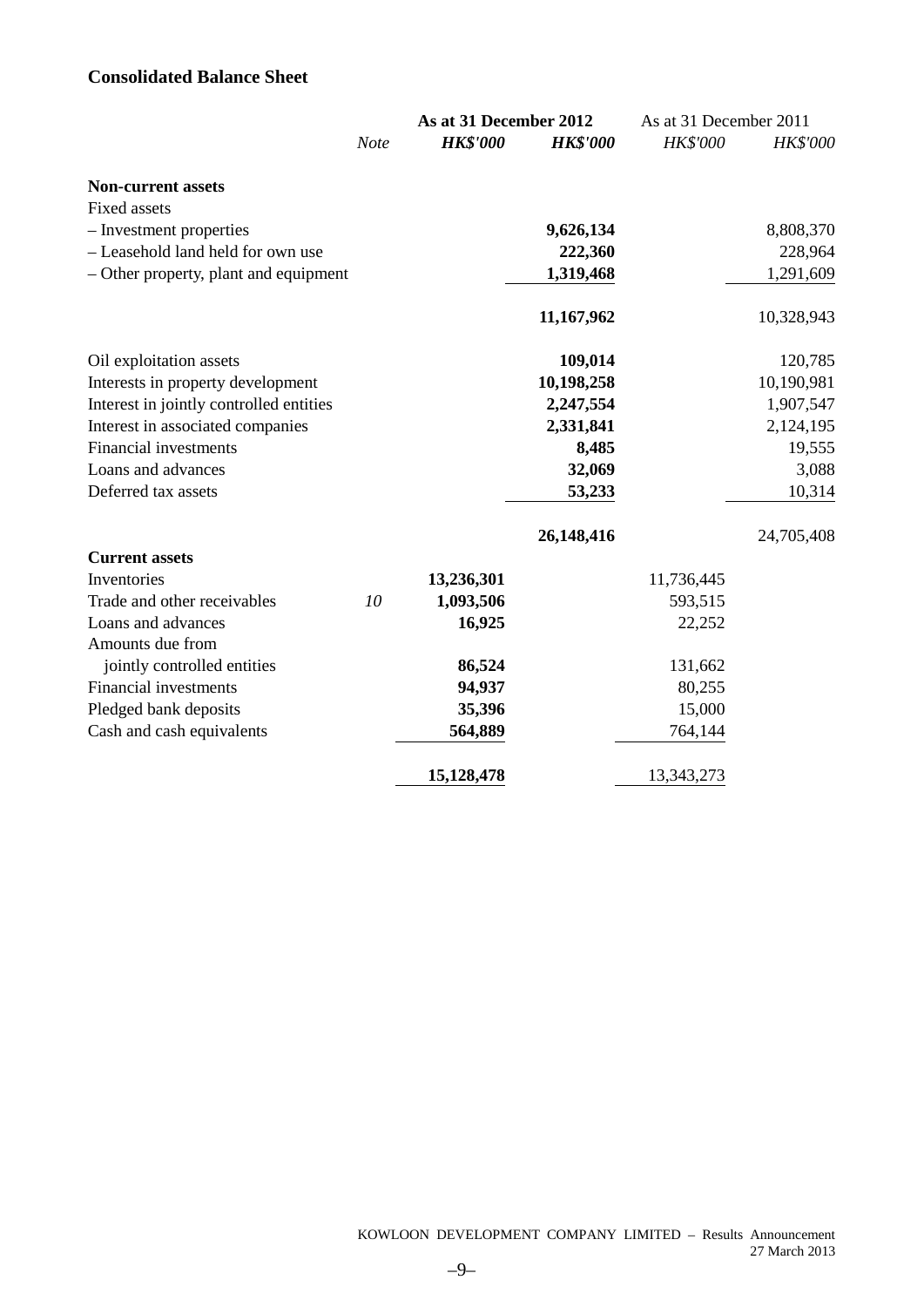|                                              |      | As at 31 December 2012 |                 | As at 31 December 2011 |                 |
|----------------------------------------------|------|------------------------|-----------------|------------------------|-----------------|
|                                              | Note | <b>HK\$'000</b>        | <b>HK\$'000</b> | <b>HK\$'000</b>        | <b>HK\$'000</b> |
| <b>Current liabilities</b>                   |      |                        |                 |                        |                 |
| Trade and other payables                     | 11   | 2,601,946              |                 | 1,609,749              |                 |
| Amounts due to non-                          |      |                        |                 |                        |                 |
| controlling interests                        |      | 200,000                |                 | 200,000                |                 |
| Amount due to                                |      |                        |                 |                        |                 |
| a jointly controlled entity                  |      | 762,368                |                 | 581,200                |                 |
| <b>Bank loans</b>                            |      | 1,603,863              |                 | 1,415,000              |                 |
| <b>Current</b> taxation                      |      | 285,117                |                 | 257,856                |                 |
|                                              |      | 5,453,294              |                 | 4,063,805              |                 |
|                                              |      |                        |                 |                        |                 |
| <b>Net current assets</b>                    |      |                        | 9,675,184       |                        | 9,279,468       |
| <b>Total assets less current liabilities</b> |      |                        | 35,823,600      |                        | 33,984,876      |
| <b>Non-current liabilities</b>               |      |                        |                 |                        |                 |
| Loan from ultimate holding company           |      | 5,666,253              |                 | 5,097,532              |                 |
| Amount payable to                            |      |                        |                 |                        |                 |
| ultimate holding company                     |      | 842,884                |                 | 680,579                |                 |
| <b>Bank loans</b>                            |      | 4,265,660              |                 | 4,531,779              |                 |
| Other payables                               |      | 48,732                 |                 | 46,637                 |                 |
| Deferred tax liabilities                     |      | 859,073                |                 | 812,814                |                 |
|                                              |      |                        | 11,682,602      |                        | 11,169,341      |
| <b>NET ASSETS</b>                            |      |                        | 24,140,998      |                        | 22,815,535      |
|                                              |      |                        |                 |                        |                 |
| <b>Capital and reserves</b>                  |      |                        |                 |                        |                 |
| Share capital                                |      |                        | 115,068         |                        | 115,068         |
| Reserves                                     |      |                        | 20,939,664      |                        | 19,656,838      |
| Total equity attributable to the             |      |                        |                 |                        |                 |
| shareholders of the Company                  |      |                        | 21,054,732      |                        | 19,771,906      |
| <b>Non-controlling interests</b>             |      |                        | 3,086,266       |                        | 3,043,629       |
| <b>TOTAL EQUITY</b>                          |      |                        | 24,140,998      |                        | 22,815,535      |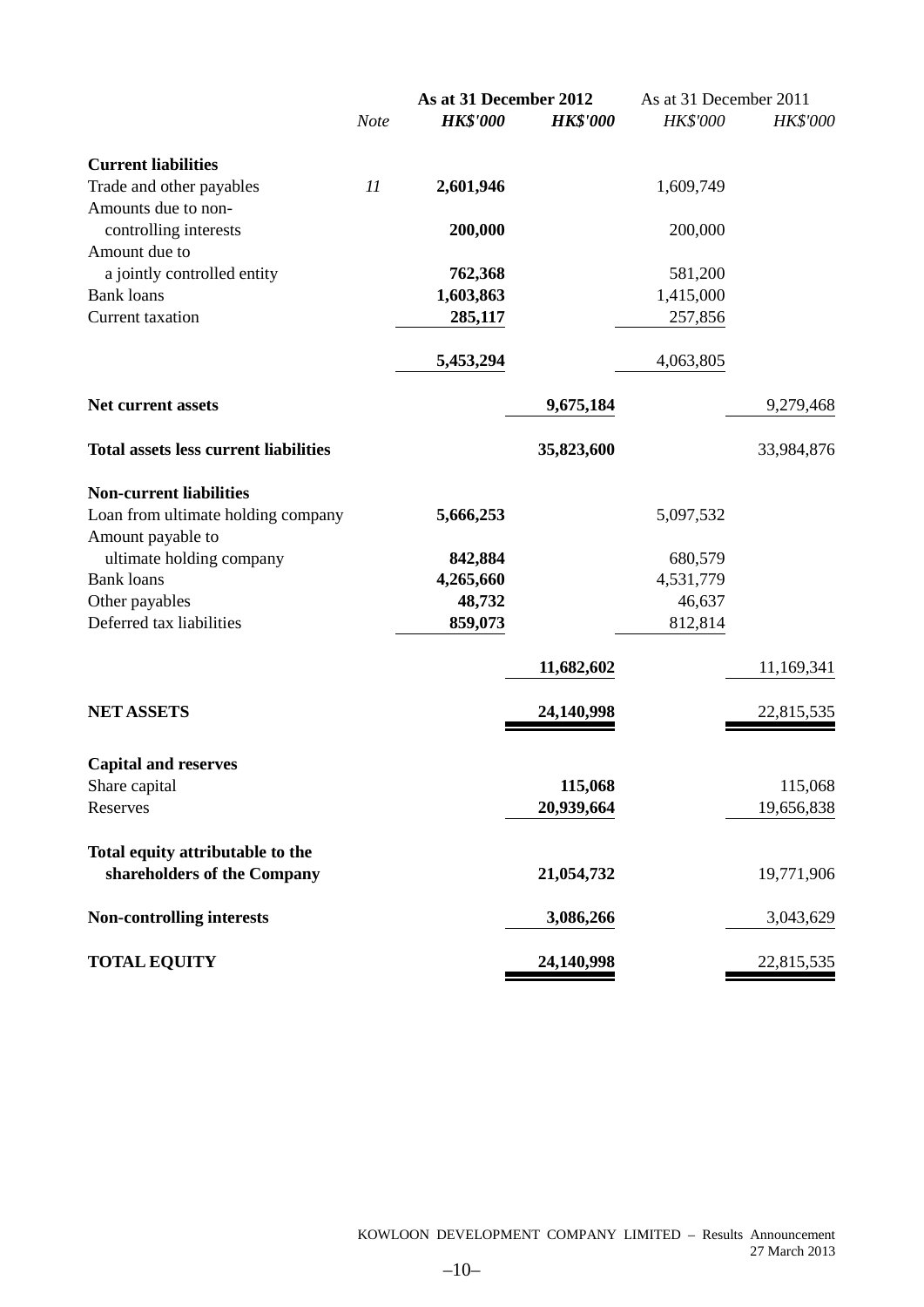#### *Notes*

#### **1 Basis of preparation**

These accounts have been prepared in accordance with all applicable Hong Kong Financial Reporting Standards ("HKFRSs"), which collective term includes all applicable individual Hong Kong Financial Reporting Standards, Hong Kong Accounting Standards ("HKASs") and Interpretations issued by the Hong Kong Institute of Certified Public Accountants ("HKICPA"), accounting principles generally accepted in Hong Kong and the requirements of the Hong Kong Companies Ordinance. These accounts also comply with the applicable disclosure provisions of the Rules Governing the Listing of Securities on The Stock Exchange of Hong Kong Limited ("the Listing Rules").

The HKICPA has issued certain new and revised HKFRSs that are first effective or available for early adoption for the current accounting period of the Group. Note 2 provides information on any changes in accounting policies resulting from initial application of these developments to the extent that they are relevant to the Group for the current and prior accounting periods reflected in these accounts. Except as described in Note 2, the accounts have been prepared on a basis consistent with the accounting policies adopted in the prior year accounts.

#### **2 Changes in accounting policies**

The HKICPA has issued several amendments to HKFRSs that are first effective for the current accounting period of the Group. Except for the amendments to HKAS 12, Income taxes –"Deferred tax: recovery of underlying assets", which the Group has already adopted in the prior period, none of other developments are relevant to Group's financial statements.

The Group has not applied any new standard or interpretation that is not yet effective for the current accounting period.

#### **3 Segment reporting**

The Group manages its business by a mixture of both business lines and geography. In a manner consistent with the way in which information is reported internally to the Group's top management for the purposes of assessing segment performance and allocating resources between segments, the Group has identified the following six reportable segments.

- Property development segment (Hong Kong/Mainland China/Macau): the development and sales of properties. Given the importance of property development division to the Group, the Group's property development business is segregated further into three reportable segments on a geographical basis.
- Property investment segment: the leasing of properties to generate rental income and to gain from the appreciation in the properties' values in the long term.
- Oil segment: oil exploration and production.
- Other businesses segment: mainly includes the financial investments, the provision of finance services, income from the sale of ice and the provision of cold storage services and treasury operations.

Turnover comprises mainly rental income from properties, gross proceeds from sales of properties, crude oil, held for trading investments, dividend and interest income.

Reporting segment profit represents profit before tax by excluding fair value changes on investment properties, finance costs, exceptional items and head office and corporate income/expenses.

Segment assets include all tangible, intangible assets and current assets with the exception of deferred tax assets and other corporate assets.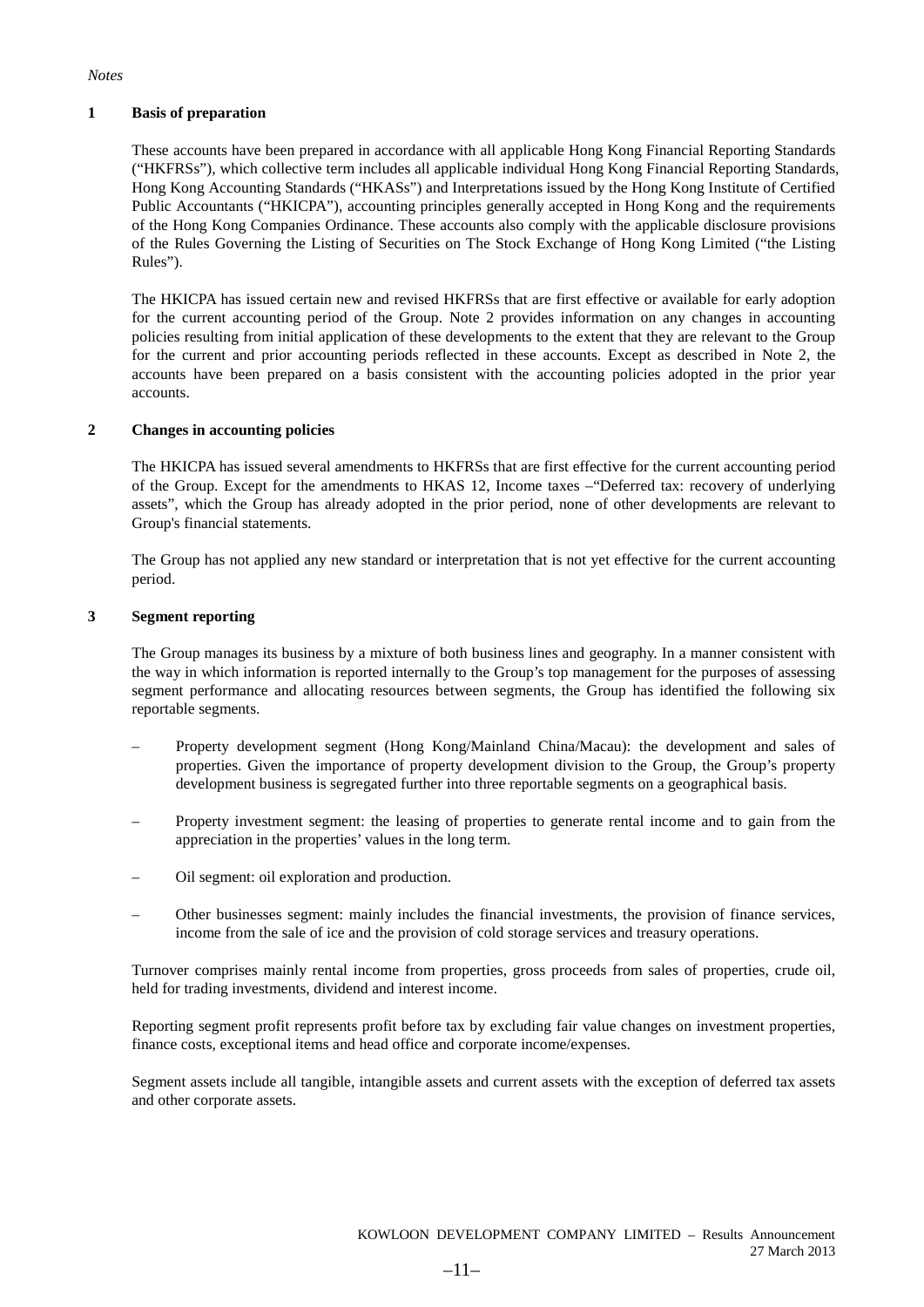#### **(a) Segment results and assets**

Information regarding the Group's reportable segments as provided to the Group's top management for the purposes of resource allocation and assessment of segment performance for the year is set out below.

|                                                                                      |                                 |                                     |                                             | 2012                     |                                                  |                        |                                  |
|--------------------------------------------------------------------------------------|---------------------------------|-------------------------------------|---------------------------------------------|--------------------------|--------------------------------------------------|------------------------|----------------------------------|
|                                                                                      |                                 |                                     | Property development                        |                          |                                                  |                        |                                  |
|                                                                                      | Consolidated<br><b>HK\$'000</b> | <b>Hong Kong</b><br><b>HK\$'000</b> | <b>Mainland</b><br>China<br><b>HK\$'000</b> | Macau<br><b>HK\$'000</b> | <b>Property</b><br>investment<br><b>HK\$'000</b> | Oil<br><b>HK\$'000</b> | <b>Others</b><br><b>HK\$'000</b> |
| Turnover                                                                             | 2,555,824                       | 1,199,493                           | 287,333                                     | 2,940                    | 300,388                                          | 641,255                | 124,415                          |
| Reportable segment profit<br>Other net income<br>Fair value changes on               | 1,203,605<br>123,421            | 520,015                             | 183,991                                     | 6,441<br>21,805          | 307,669<br>101,616                               | 113,144                | 72,345                           |
| investment properties<br>Share of fair value changes on                              | 883,550                         |                                     |                                             |                          | 883,550                                          |                        |                                  |
| investment properties of<br>a jointly controlled entity<br>Head office and corporate | 120,120                         |                                     |                                             |                          | 120,120                                          |                        |                                  |
| expenses<br>Finance costs                                                            | (82, 813)<br>(100, 312)         |                                     |                                             |                          |                                                  |                        |                                  |
| Profit before taxation                                                               | 2,147,571                       |                                     |                                             |                          |                                                  |                        |                                  |
| Share of profits of<br>associated companies<br>Share of profits of jointly           | 2,089                           |                                     | (2,495)                                     |                          |                                                  |                        | 4,584                            |
| controlled entities<br>Interest income                                               | 340,214                         |                                     | 183,012                                     |                          | 157,202                                          |                        | 20,153                           |
| Depreciation and amortisation                                                        | 20,153<br>(182, 267)            |                                     |                                             |                          |                                                  | (167, 800)             | (14, 467)                        |
|                                                                                      |                                 |                                     |                                             | 2011                     |                                                  |                        |                                  |
|                                                                                      |                                 |                                     | Property development                        |                          |                                                  |                        |                                  |
|                                                                                      | Consolidated<br>HK\$'000        | Hong Kong<br>HK\$'000               | Mainland<br>China<br>HK\$'000               | Macau<br>HK\$'000        | Property<br>investment<br><i>HK\$'000</i>        | Oil<br>HK\$'000        | Others<br>HK\$'000               |
| Turnover                                                                             | 1,755,293                       | 721,229                             | 467,883                                     | 48,102                   | 293,289                                          | 115,513                | 109,277                          |
| Reportable segment profit<br>Other net income                                        | 918,275<br>130,607              | 348,030                             | 168,653                                     | 35,240                   | 308,249<br>130,607                               | (40,691)               | 98,794                           |
| Fair value changes on<br>investment properties<br>Share of fair value changes on     | 730,178                         |                                     |                                             |                          | 730,178                                          |                        |                                  |
| investment properties of a<br>jointly controlled entity<br>Head office and corporate | 106,040                         |                                     |                                             |                          | 106,040                                          |                        |                                  |
| expenses<br>Finance costs                                                            | (62, 763)<br>(62, 753)          |                                     |                                             |                          |                                                  |                        |                                  |
| Profit before taxation                                                               | 1,759,584                       |                                     |                                             |                          |                                                  |                        |                                  |
| Share of profits of<br>associated companies<br>Share of profits of jointly           | 1,950                           |                                     | (1,211)                                     |                          |                                                  |                        | 3,161                            |
| controlled entities<br>Interest income                                               | 321,765<br>22,319               |                                     | 182,889                                     |                          | 138,876                                          |                        | 22,319                           |
| Depreciation and amortisation                                                        | (36,080)                        |                                     |                                             |                          |                                                  | (23,512)               | (12,568)                         |
| Gain from bargain purchase<br>Gain on disposal of                                    | 23,928                          |                                     | 23,928                                      |                          |                                                  |                        |                                  |
| subsidiaries                                                                         | 157,596                         | 88,089                              |                                             |                          |                                                  |                        | 69,507                           |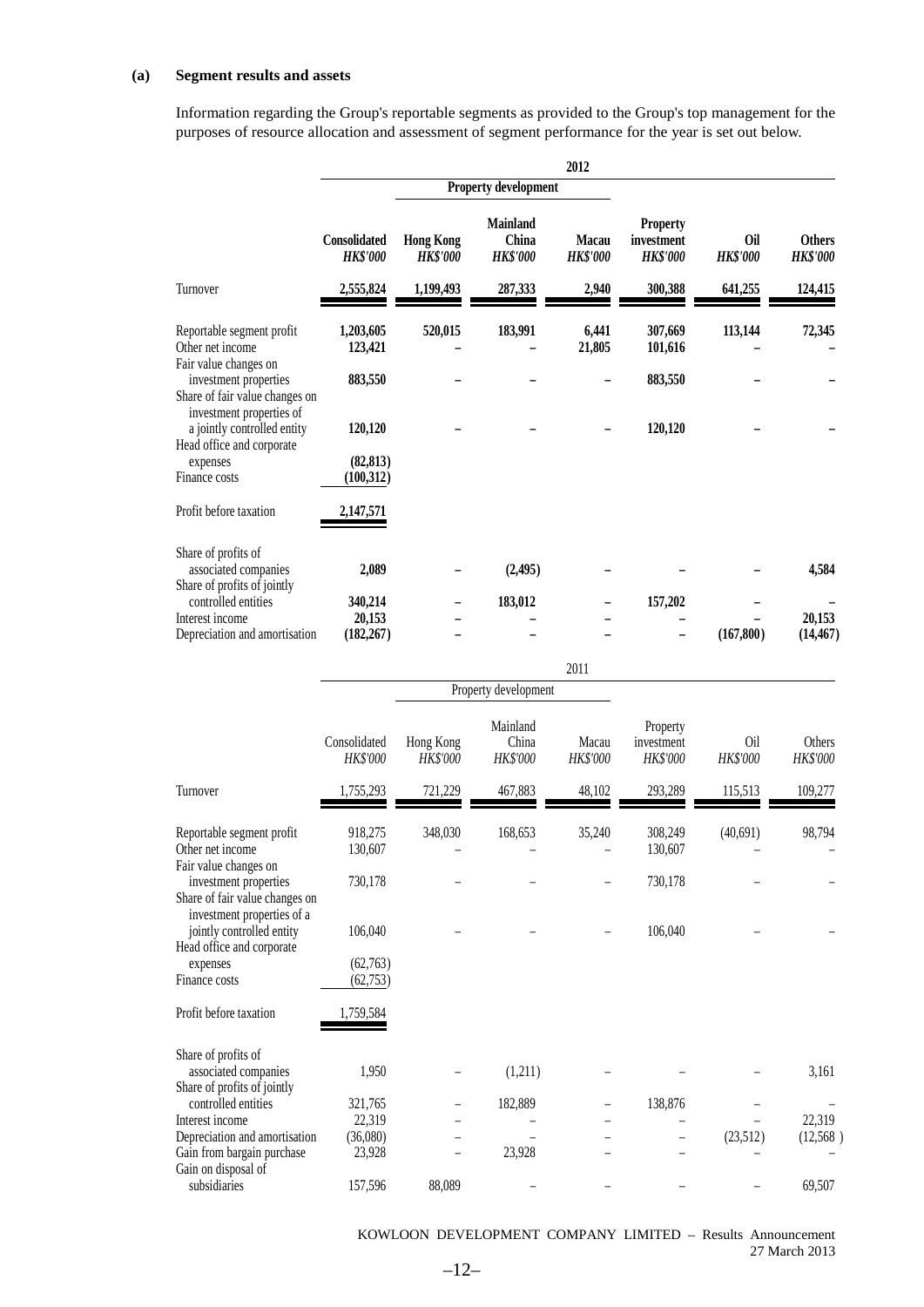|                                                                                                                                               |                                                     |                                     |                                             | 2012                            |                                                  |                               |                                  |
|-----------------------------------------------------------------------------------------------------------------------------------------------|-----------------------------------------------------|-------------------------------------|---------------------------------------------|---------------------------------|--------------------------------------------------|-------------------------------|----------------------------------|
|                                                                                                                                               | <b>Property development</b>                         |                                     |                                             |                                 |                                                  |                               |                                  |
|                                                                                                                                               | <b>Consolidated</b><br><b>HK\$'000</b>              | <b>Hong Kong</b><br><b>HK\$'000</b> | <b>Mainland</b><br>China<br><b>HK\$'000</b> | <b>Macau</b><br><b>HK\$'000</b> | <b>Property</b><br>investment<br><b>HK\$'000</b> | <b>Oil</b><br><b>HK\$'000</b> | <b>Others</b><br><b>HK\$'000</b> |
| Reportable segment assets<br>Deferred tax assets<br>Pledged bank deposits<br>Cash and cash equivalents<br>Head office and corporate<br>assets | 40,607,612<br>53,233<br>35,396<br>564,889<br>15,764 | 7,496,960                           | 10,468,146                                  | 10,313,502                      | 10,443,309                                       | 1,432,869                     | 452,826                          |
| Consolidated total assets                                                                                                                     | 41,276,894                                          |                                     |                                             |                                 |                                                  |                               |                                  |
| Interest in associated<br>companies<br>Interest in and amounts due<br>from jointly controlled                                                 | 2,331,841                                           |                                     | 2,315,147                                   |                                 |                                                  |                               | 16,694                           |
| entities                                                                                                                                      | 2,334,078                                           |                                     | 1,525,602                                   |                                 | 808,476                                          |                               |                                  |

|                                                                                                                                               |                                                     |                              |                               | 2011                     |                                           |                 |                                  |
|-----------------------------------------------------------------------------------------------------------------------------------------------|-----------------------------------------------------|------------------------------|-------------------------------|--------------------------|-------------------------------------------|-----------------|----------------------------------|
|                                                                                                                                               |                                                     |                              | Property development          |                          |                                           |                 |                                  |
|                                                                                                                                               | Consolidated<br><b>HK\$'000</b>                     | Hong Kong<br><b>HK\$'000</b> | Mainland<br>China<br>HK\$'000 | Macau<br><b>HK\$'000</b> | Property<br>investment<br><b>HK\$'000</b> | 0il<br>HK\$'000 | <b>Others</b><br><b>HK\$'000</b> |
| Reportable segment assets<br>Deferred tax assets<br>Pledged bank deposits<br>Cash and cash equivalents<br>Head office and corporate<br>assets | 37,245,110<br>10,314<br>15,000<br>764,144<br>14,113 | 5,949,174                    | 9,676,050                     | 10,280,052               | 9,506,796                                 | 1,414,643       | 418,395                          |
| Consolidated total assets                                                                                                                     | 38,048,681                                          |                              |                               |                          |                                           |                 |                                  |
| Interest in associated<br>companies<br>Interest in and amounts due<br>from jointly controlled                                                 | 2,124,195                                           |                              | 2,112,085                     |                          |                                           |                 | 12,110                           |
| entities                                                                                                                                      | 2,039,209                                           |                              | 1,350,459                     |                          | 688,750                                   |                 |                                  |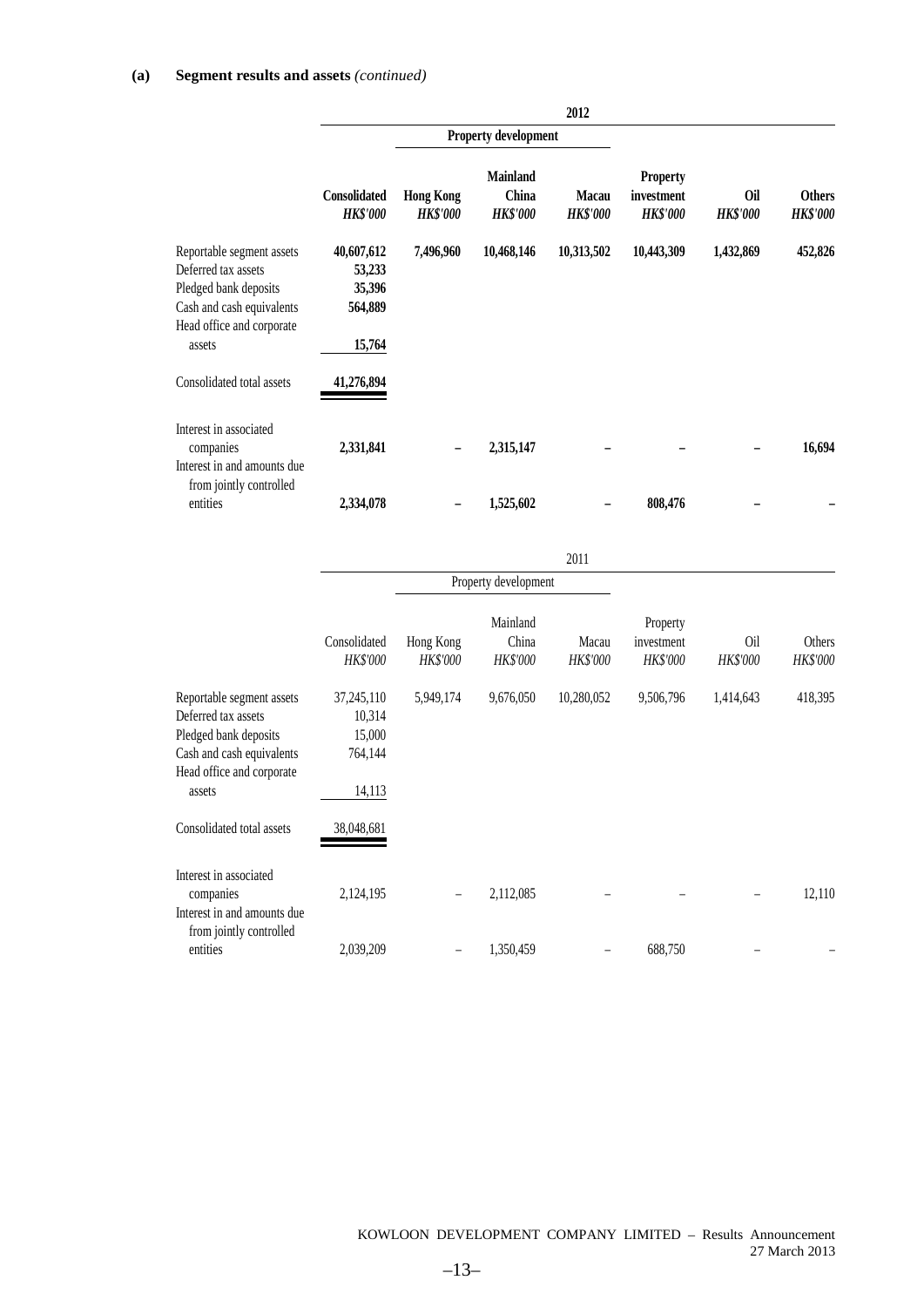#### **(b) Geographic information**

The following table sets out information about the geographical location of (i) the Group's revenue from external customers and (ii) the Group's non-current assets other than financial instruments and deferred assets. The geographical location of customers is based on the location at which the services were provided or the goods delivered. The geographical location of non-current assets is based on the physical location of the asset, in case of interests in associated companies and jointly controlled entities, the location of operations.

|                               | <b>Revenue</b>  |                 | <b>Non-current assets</b> |                 |  |
|-------------------------------|-----------------|-----------------|---------------------------|-----------------|--|
|                               | 2012            | 2011            | 2012                      | 2011            |  |
|                               | <b>HK\$'000</b> | <b>HK\$'000</b> | <b>HK\$'000</b>           | <b>HK\$'000</b> |  |
| Hong Kong (place of domicile) | 1,596,149       | 1,093,128       | 8,745,807                 | 8,037,216       |  |
| Mainland China                | 302,268         | 483,484         | 5,004,455                 | 4,501,706       |  |
| Macau                         | 3,091           | 49.394          | 730,118                   | 578,516         |  |
| Kazakhstan                    | 641,255         | 115,513         | 1,375,991                 | 1,364,032       |  |
| Others                        | 13,061          | 13,774          |                           |                 |  |
|                               | 2,555,824       | 1,755,293       | 15,856,371                | 14,481,470      |  |

In addition to the above non-current assets, the Group has interests in property development of HK\$10,198,258,000 (2011: HK\$10,190,981,000 ) in Macau.

#### **4 Other net income**

Other net income represents a net gain on disposal of investment properties of HK\$101,616,000 (2011: HK\$130,607,000), an impairment loss on properties written back of HK\$21,805,000 (2011: HK\$Nil), gain on disposal of subsidiaries of HK\$Nil (2011: HK\$157,596,000), a gain from bargain purchase of HK\$Nil (2011: HK\$23,928,000) in relation to the acquisition of subsidiaries and fair value changes on held for trading listed investments of gain of HK\$14,682,000 (2011: loss of HK\$24,339,000).

#### **5 Finance costs**

|                                                                  | 2012<br><b>HK\$'000</b> | 2011<br><b>HK\$'000</b> |
|------------------------------------------------------------------|-------------------------|-------------------------|
| Interest on bank loans and overdrafts                            | 113,299                 | 91,337                  |
| Interest on loan from/amount payable to ultimate holding company | 90.991                  | 42,075                  |
| Less: Amount capitalised                                         | (99,004)                | (66, 189)               |
|                                                                  | 105,286                 | 67,223                  |
| Less: Interest expenses included as other operating expenses     | (4,974)                 | (4, 470)                |
|                                                                  | 100,312                 | 62,753                  |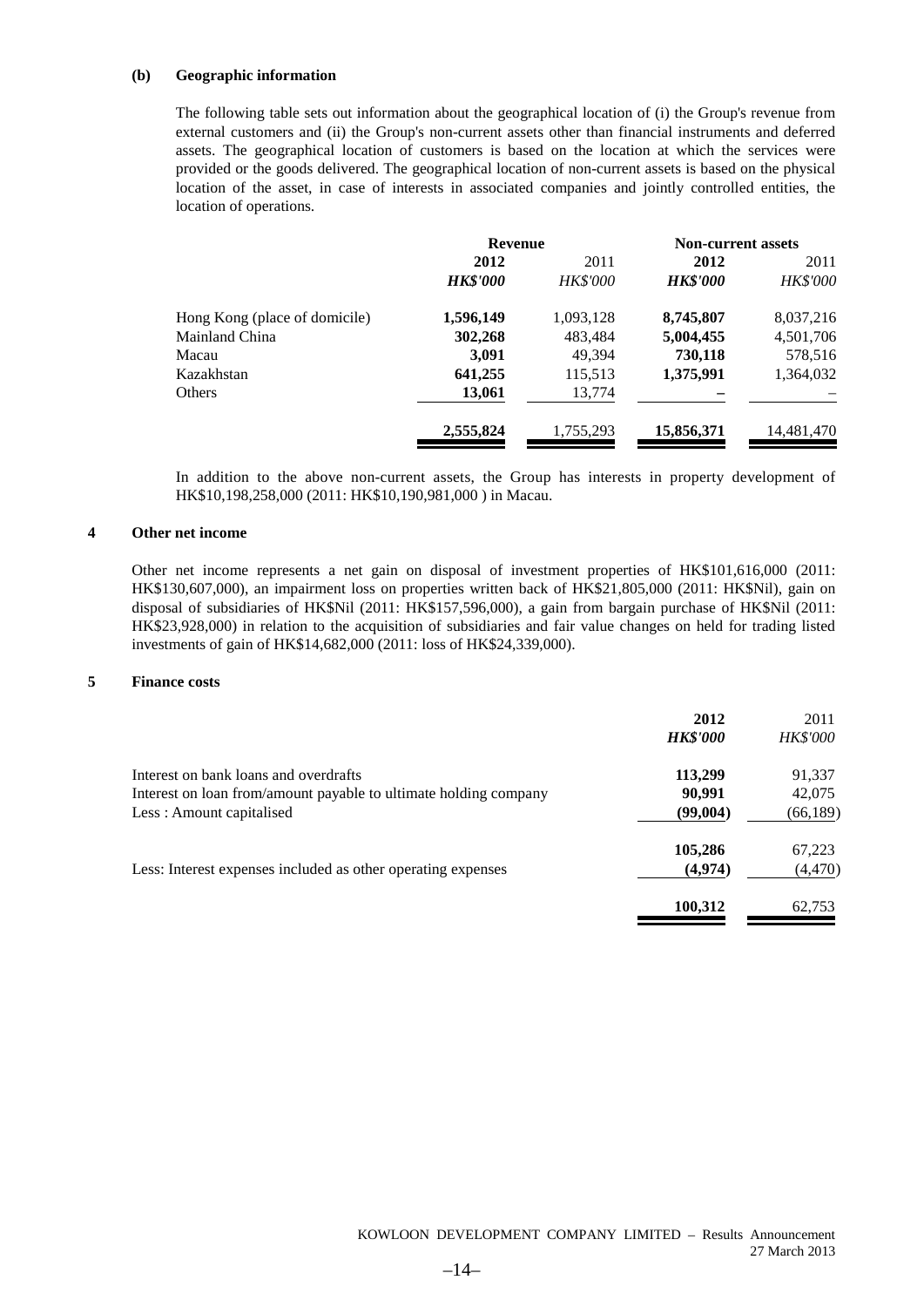#### **6 Profit before taxation**

Profit before taxation is arrived at after charging :

|                                                         | 2012            | 2011            |
|---------------------------------------------------------|-----------------|-----------------|
|                                                         | <b>HK\$'000</b> | <b>HK\$'000</b> |
| Amortisation of oil exploitation assets <i>(Remark)</i> | 11,771          | 2.359           |
| Depreciation and amortisation of fixed assets (Remark)  | 170,496         | 33.721          |
| Staff costs (Remark)                                    | 203,105         | 161,758         |

#### *Remark :*

Cost of sales includes HK\$177,852,000 (2011: HK\$32,439,000) relating to staff costs and depreciation and amortisation expenses, which amount is also included in the respective total amounts disclosed separately above.

#### **7 Income tax**

|                               | 2012<br><b>HK\$'000</b> | 2011<br><b>HK\$'000</b> |
|-------------------------------|-------------------------|-------------------------|
| <b>Current tax</b>            |                         |                         |
| Provision for profits tax     |                         |                         |
| – Hong Kong                   | 127,831                 | 76,729                  |
| - Outside Hong Kong           | 9,445                   | 30,129                  |
|                               | 137,276                 | 106,858                 |
| Land appreciation tax ("LAT") | 38,599                  | 3,425                   |
| Deferred tax                  | (3,693)                 | 48,936                  |
|                               | 172,182                 | 159,219                 |

The provision for Hong Kong profits tax is calculated at 16.5% (2011 : 16.5%) of the estimated assessable profits for the year. Tax levied in jurisdictions outside Hong Kong is charged at the appropriate current rates of taxation ruling in the relevant jurisdictions.

Under the Provisional Regulations on LAT in Mainland China, all gains arising from transfer of real estate property in Mainland China are subject to LAT at progressive rates ranging from 30% to 60% on the appreciation of land value, being the proceeds of sales of properties less deductible expenditures including cost of land use rights, borrowings costs and all property development expenditures.

#### **8 Earnings per share**

#### **(a) Basic earnings per share**

The calculation of basic earnings per share is based on the profit attributable to shareholders of the Company of HK\$1,886,254,000 (2011: HK\$1,526,385,000) and weighted average number of ordinary shares in issue during the year of 1,150,681,275 (2011: 1,150,681,275).

#### **(b) Diluted earnings per share**

There are no dilutive potential shares in existence during the years ended 31 December 2012 and 2011.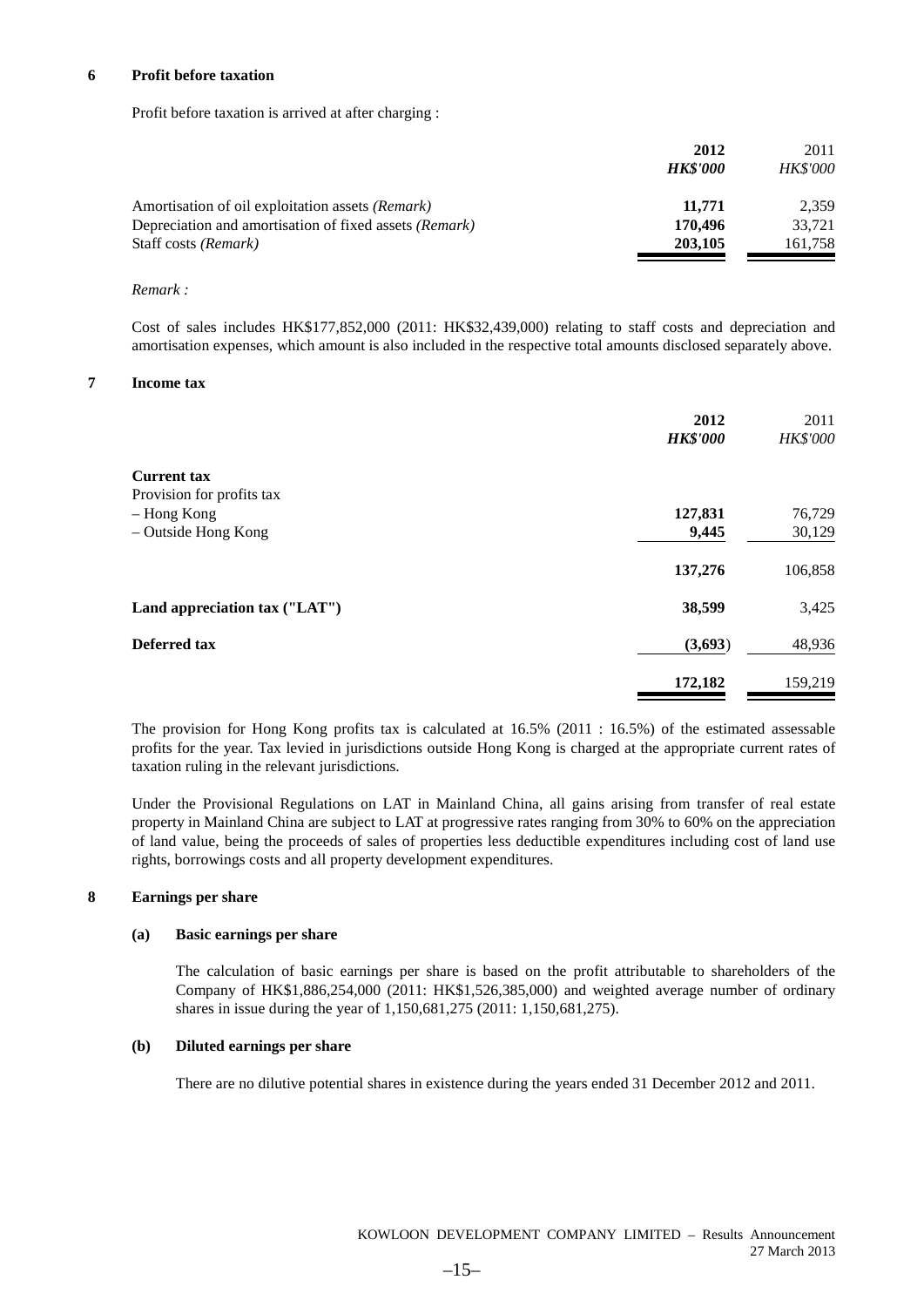|                                                                                                | 2012<br><b>HK\$'000</b> | 2011<br>HK\$'000 |
|------------------------------------------------------------------------------------------------|-------------------------|------------------|
| Interim dividend declared and paid of HK\$0.21<br>$(2011:HK$0.21)$ per share                   | 241,643                 | 241,643          |
| Final dividend proposed after the balance sheet date<br>of HK\$0.36 (2011: HK\$0.33) per share | 414,245                 | 379,725          |
|                                                                                                | 655,888                 | 621,368          |

The final dividend declared after the year end has not been recognised as a liability at 31 December.

#### **10 Trade and other receivables**

Included in this item are trade receivables (net of impairment losses for bad and doubtful debts) with an ageing analysis as follows :

| 2012            | 2011     |
|-----------------|----------|
| <b>HK\$'000</b> | HK\$'000 |
| 803,262         | 298,078  |
| 13,314          | 11,430   |
| 1,496           | 756      |
| 9,208           | 7,463    |
| 24,018          | 19,649   |
| 827,280         | 317,727  |
| 57,271          | 41,743   |
| 208,955         | 234,045  |
| 1,093,506       | 593,515  |
|                 |          |

The Group maintains a defined credit policy. An ageing analysis of trade receivables is prepared on a regular basis and is closely monitored to minimise any credit risk associated with receivables.

### **11 Trade and other payables**

Included in this item are trade payables with an ageing analysis as follows :

|                                         | 2012            | 2011            |
|-----------------------------------------|-----------------|-----------------|
|                                         | <b>HK\$'000</b> | <b>HK\$'000</b> |
| Not yet due or on demand                | 698,536         | 715,615         |
| Within 3 months                         | 133,986         | 37,903          |
| 3 months to 6 months                    | 2.436           | 130             |
| More than 6 months                      | 28,393          | 34,057          |
| Trade payables                          | 863,351         | 787,705         |
| Rental and other deposits               | 172,760         | 72,267          |
| Other payables and accrued expenses     | 350,863         | 352,218         |
| Deposits received on sale of properties | 1,214,972       | 397,559         |
|                                         | 2,601,946       | 1,609,749       |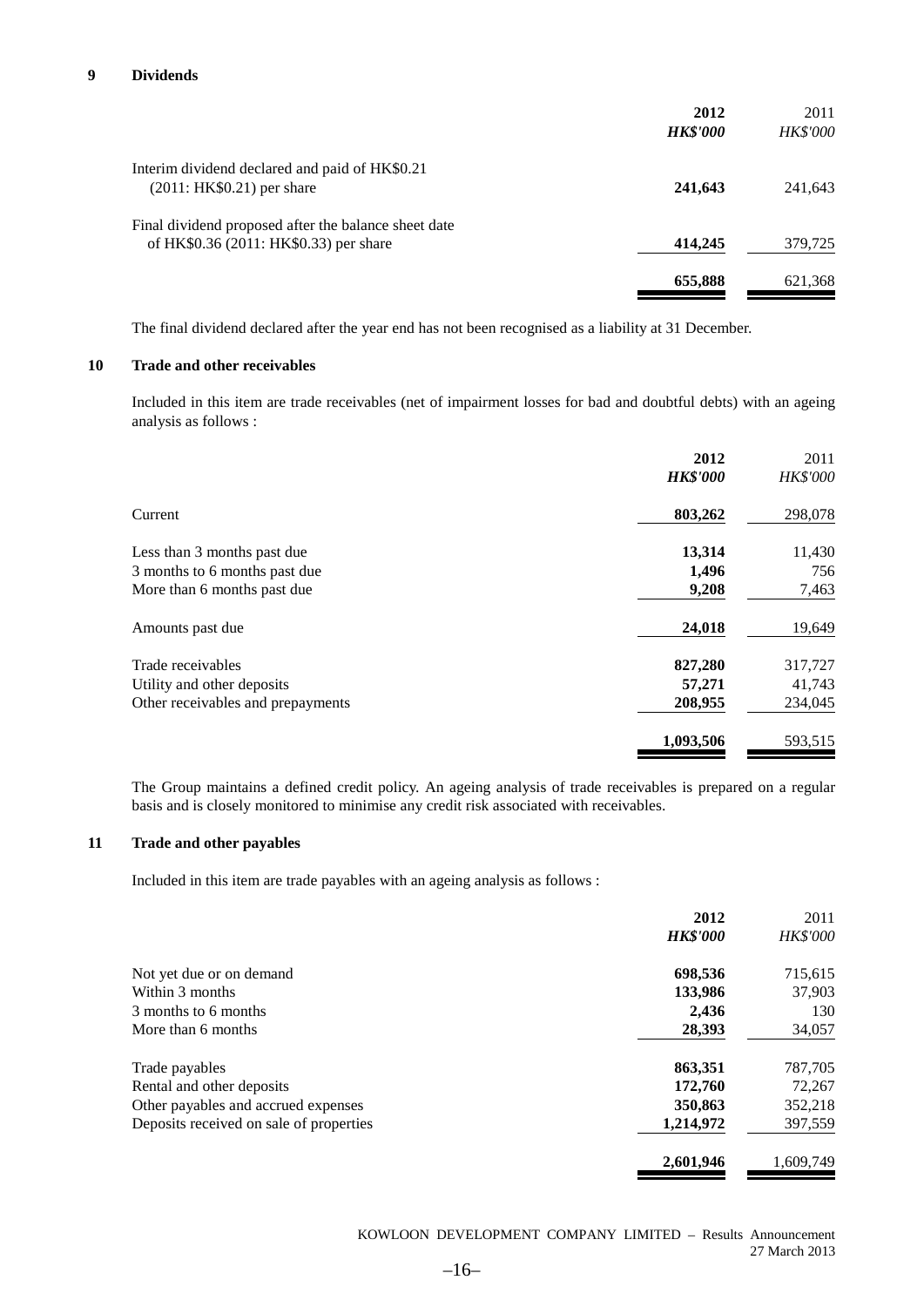### **FINANCIAL REVIEW**

### *Financial resources and bank borrowings*

As at 31 December 2012, the Group's total bank borrowings were HK\$5,870 million, with HK\$1,604 million repayable within one year and HK\$4,266 million repayable after more than one year, showed a slight decrease comparing with 2011 year end. After taking into account cash and cash equivalents of HK\$565 million, the Group's net borrowings position as at 31 December 2012 was HK\$5,305 million, an increase of HK\$122 million as compared with HK\$5,183 million as at 31 December 2011. Loan from/amount payable to the ultimate holding company amounted to HK\$6,509 million as at year end 2012 which showed an increase of HK\$731 million from HK\$5,778 million as at year end 2011.

The Group's gearing ratio (calculated on the basis of net bank borrowings and payables to the ultimate holding company over equity attributable to shareholders of the Company) stayed steady at 56.1% as at 31 December 2012 (2011: 55.4%).

During 2012, the Group realised substantial cash inflow from sale/presale proceeds from various development projects in Hong Kong (HK\$1,148 million) and Mainland China (HK\$870 million). The disposal of certain non-core investment properties in Hong Kong contributed a further HK\$209 million cash inflow in 2012.

The Group continued to actively engage in the development projects in Hong Kong and Mainland China and expended a total of HK\$1,771 million of construction cost during the year. Furthermore, the Group acquired certain properties for redevelopment in Hong Kong in the amount of HK\$523 million, further expanding the landbank of the Group.

Furthermore, approximately HK\$180 million was invested by the Group in the Tianjin project for the balance payment of land title and land use right which was successfully obtained in May 2012.

All the Group's borrowings are arranged on a floating rate basis. The Group will closely monitor and manage its exposure to interest rate fluctuations and will consider engaging relevant hedging arrangement when appropriate.

With the investments in Mainland China, the Group is exposed to exchange fluctuations in Renminbi ("RMB"). By using external borrowings in RMB together with revenue and cash generated from the development projects in Mainland China, this can serve as a natural hedge against the exchange rate risk of RMB.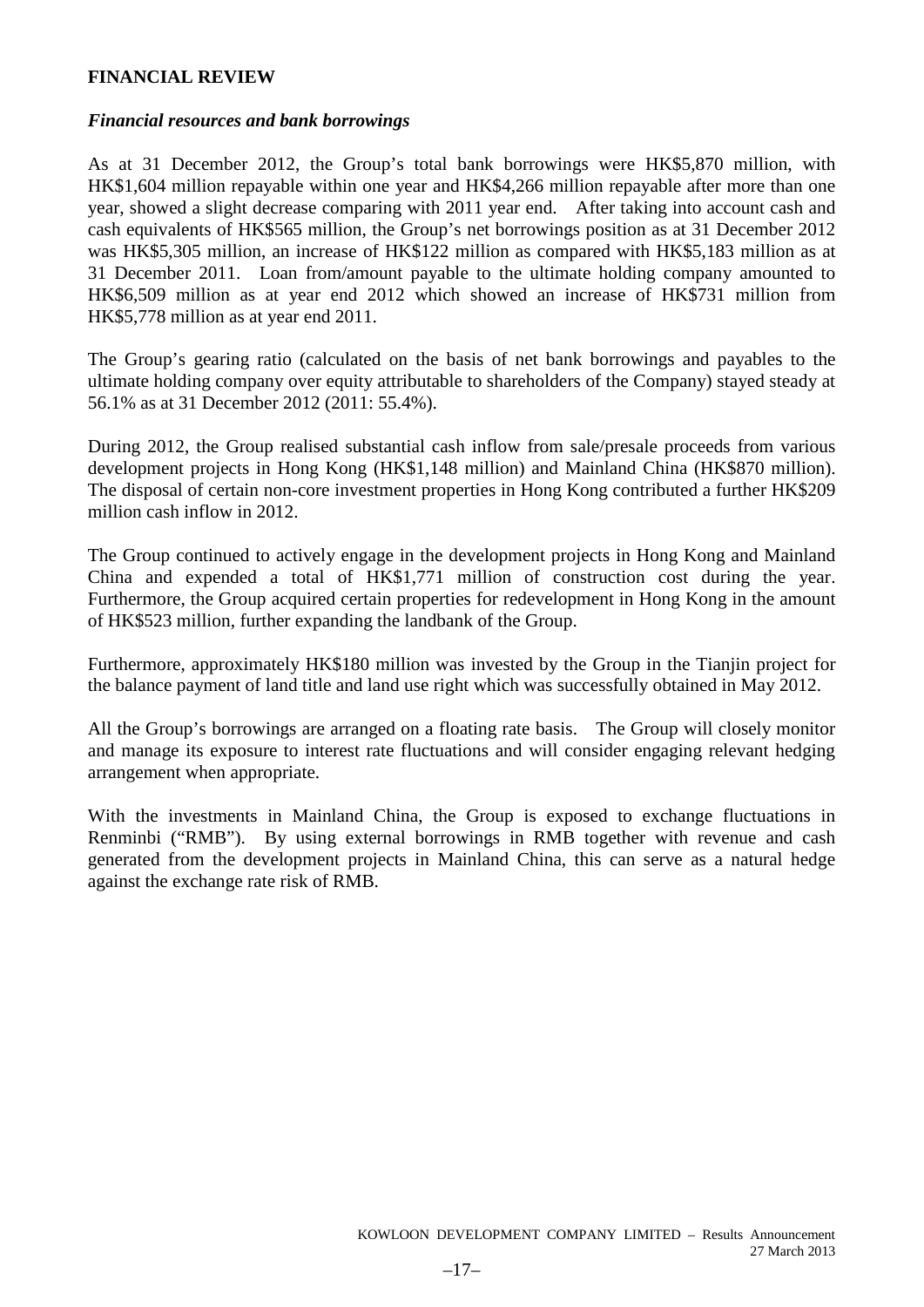In view of the Group's oil business in Kazakhstan owned by our listed subsidiary Polytec Asset, the Group has been exposed to the exchange fluctuations in the Kazakhstan Tenge ("KZT"), the local currency of Kazakhstan. While the majority of the operating expenses, as well as capital expenditure, of the Group's oil business is denominated in the KZT, over 80% of its revenue is denominated in the USD. Due to the currency mismatch between its revenues and expenditures in Kazakhstan, the Group is closely monitoring the fluctuation in the KZT and evaluating the impact on its financial position. The Group will use appropriate currency hedging to minimise the currency risks associated with this business if considered necessary.

With the financing facilities in place, recurrent rental income from investment properties, cash inflow from sale/presale of the Group's development projects, and the financial support from the ultimate holding company, the Group has sufficient financial resources to satisfy its commitments and future funding requirements.

# *Capital commitments*

As at 31 December 2012, the Group had commitments in connection with the Group's fixed assets amounted to HK\$5 million.

# *Pledge of assets*

As at 31 December 2012, properties having a value of HK\$11,392 million and bank deposits of HK\$35 million were pledged to financial institutions mainly to secure credit facilities extended to the Group.

# *Contingent liabilities*

The Group has given several guarantees in respect of banking facilities granted to a jointly controlled entity in Mainland China. Guarantees have been provided to the jointly controlled entity amounting to RMB647 million, representing a 50% proportional guarantee in respect of RMB1,294 million term loan facilities. The facilities were utilised to the extent of RMB1,184 million as at 31 December 2012.

# **HUMAN RESOURCES**

As of 31 December 2012, the Group had a total of 796 employees (2011: 734 employees), of which 456 were Hong Kong staff, 134 were PRC staff and 206 were staff in other regions, with the increase in headcount mainly due to matching business growth. During the year, total staff costs increased to HK\$203 million (2011: HK\$162 million) due to salary revision in July 2012 and an increase in headcount. Salary levels of employees are competitive. Discretionary bonuses are granted based on performance of the Group as well as performance of individual to attract, motivate and retain talented people.

The Group believes that the quality of its human resources is critical for it to maintain strong competitive edge. The Group has conducted a range of training programs through external institutions to strengthen employees' all-round skills and knowledge, aiming to well equip them to cope with its development in the ever-changing economy.

Besides, the Group established a recreation club and held annual dinner, Christmas party and monthly working lunch for employees during the year to promote team spirit and loyalty and to share information between departments.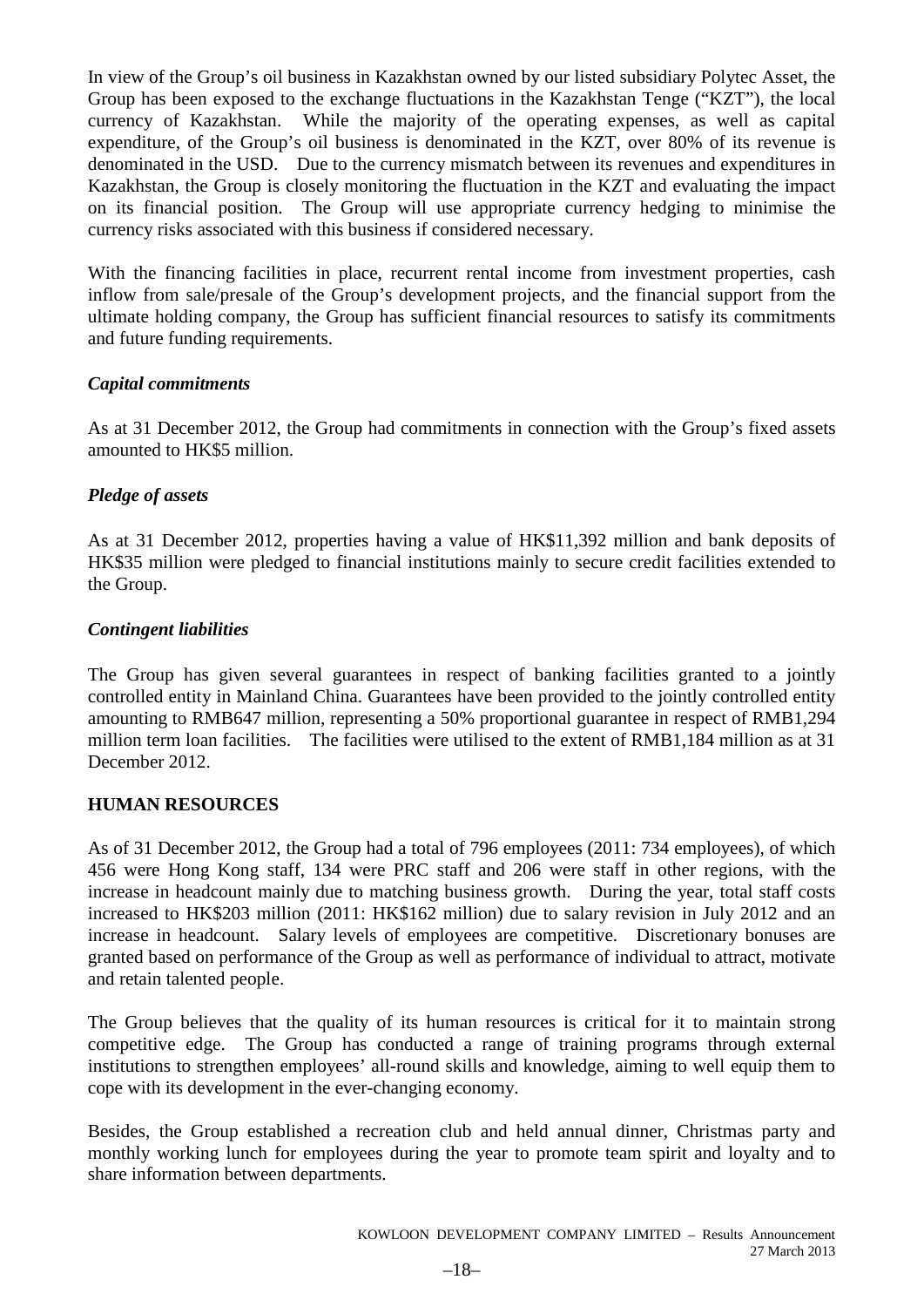# **OTHER INFORMATION**

# *Review by Audit Committee*

The Audit Committee of the Company has reviewed and discussed with the independent auditors, KPMG, the consolidated accounts of the Group for the year ended 31 December 2012 including critical accounting policies and practices adopted by the Group.

# *Compliance with the Corporate Governance Code*

The Company has complied throughout the year with all code provisions as set out in the Code on Corporate Governance Practices (effective until 31 March 2012) and Corporate Governance Code (effective from 1 April 2012) contained in Appendix 14 to the Rules Governing the Listing of Securities of the Stock Exchange of Hong Kong Limited (the "Listing Rules"), with the exception of code provisions A.2.1 and A.6.7 as explained below:

# Code Provision A.2.1

Mr Or Wai Sheun has performed the combined role as the Chairman and the chief executive taking charge of overall operation. This combining of the roles enables the Company to make prompt and efficient decisions. The Company's approach to corporate governance emphasizes on the quality of the Board's governance and accountability to shareholders. In ensuring proper ethical and responsible decision making, the Board has established a series of mechanism for formal review of particular aspect of the Company's affairs. Important decisions, including those may be expected to affect the long-term shareholder interest, are made by the Board and applicable Board committees.

# Code Provision A.6.7

All Non-executive Directors and Independent Non-executive Directors attended the annual general meeting of the Company held on 28 June 2012 (the "AGM"), other than a Non-executive Director and an Independent Non-executive Director who were unable to attend the AGM as they were overseas at the time.

# *Purchase, Sale or Redemption of the Company's Listed Securities*

Neither the Company nor any of its subsidiaries have purchased, sold or redeemed any listed securities of the Company during the year ended 31 December 2012.

# *Annual General Meeting*

The 2013 Annual General Meeting of the Company will be held on Wednesday, 26 June 2013. The Notice of Annual General Meeting will be published and dispatched in due course.

# *Closure of Register of Members*

The register of members of the Company will be closed from Monday, 8 July 2013 to Tuesday, 9 July 2013, both dates inclusive. During which period, no transfer of shares will be registered. In order to qualify for the proposed final dividend, all transfer documents accompanied by the relevant share certificates must be lodged with the Company's share registrars, Computershare Hong Kong Investor Services Limited, at Rooms 1712-1716, 17th Floor, Hopewell Centre, 183 Queen's Road East, Wanchai, Hong Kong for registration not later than 4:30 pm on Friday, 5 July 2013.